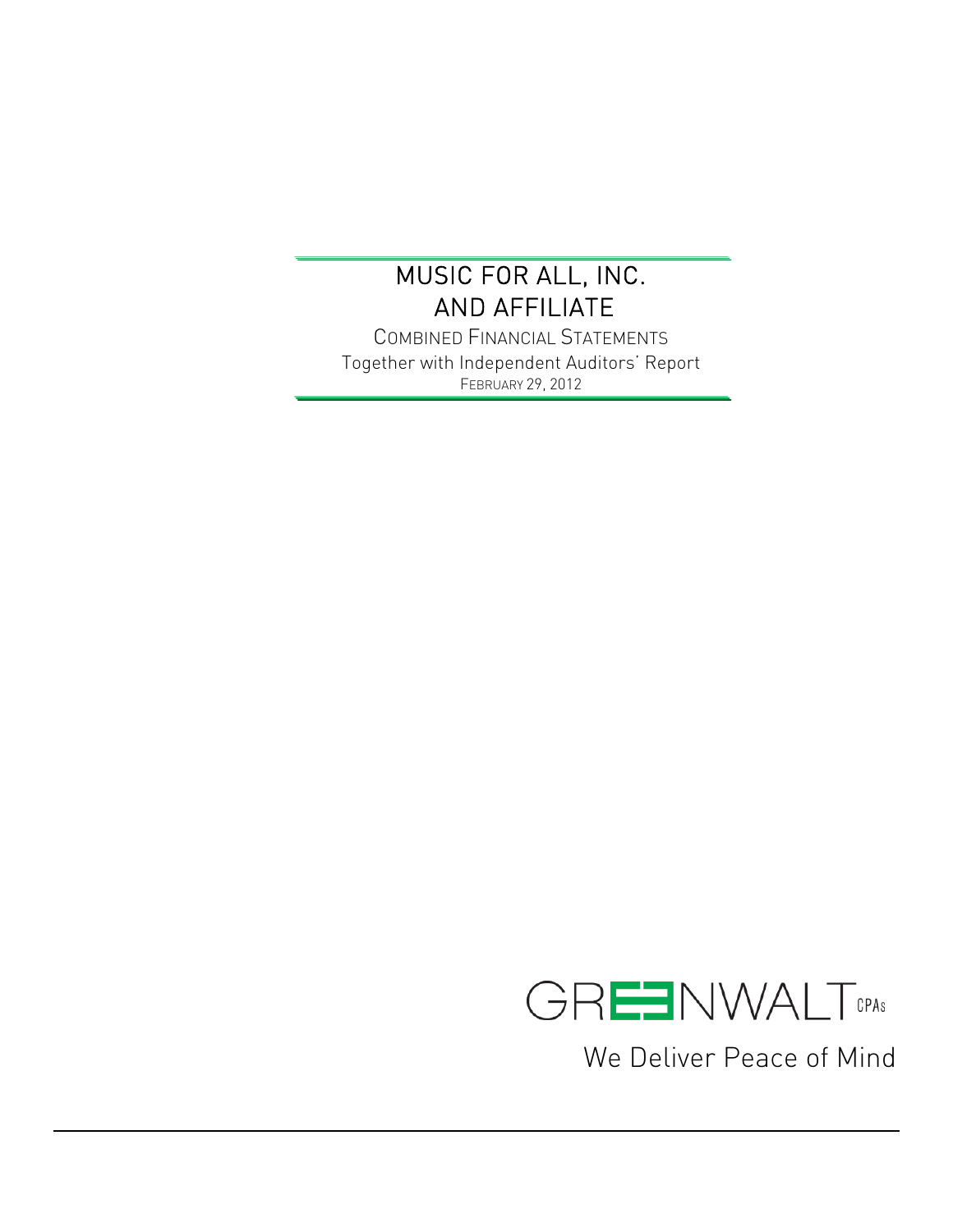PH 317 241 2999 FAX 317 240 4485

Greenwalt CPAs, Inc. 5342 W. Vermont Street Indianapolis, IN 46224 www.greenwaltcpas.com



INDEPENDENT AUDITORS' REPORT

To the Boards of Directors of Music for All, Inc. and Affiliate:

We have audited the accompanying combined statement of financial position of Music for All, Inc. and Affiliate as of February 29, 2012, and the related combined statements of activities, functional expenses, and cash flows for the year then ended. These financial statements are the responsibility of the Organizations' management. Our responsibility is to express an opinion on these financial statements based on our audits. The prior year summarized comparative information has been derived from the Organizations' 2011 financial statements and, in our report dated July 27, 2011, we expressed an unqualified opinion on those financial statements.

We conducted our audit in accordance with auditing standards generally accepted in the United States of America. Those standards require that we plan and perform the audit to obtain reasonable assurance about whether the financial statements are free of material misstatement. An audit includes examining, on a test basis, evidence supporting the amounts and disclosures in the financial statements. An audit also includes assessing the accounting principles used and significant estimates made by management, as well as evaluating the overall financial statement presentation. We believe that our audit provides a reasonable basis for our opinion.

In our opinion, the combined financial statements referred to above present fairly, in all material respects, the financial position of Music for All, Inc. and Affiliate as of February 29, 2012, and the changes in their net assets and cash flows for the year then ended, in conformity with accounting principles generally accepted in the United States of America.

The accompanying financial statements have been prepared assuming that the Organizations will continue as a going concern. As discussed in Note 12 to the financial statements, the Organizations have a net deficit in unrestricted and total net assets. This condition could raise substantial doubt about the Organizations' ability to continue as a going concern. Management's plans in regard to these matters are also described in Note 12. The financial statements do not include any adjustments that might result from the outcome of this uncertainty.

Greenwalt CPAs, Inc.

June 20, 2012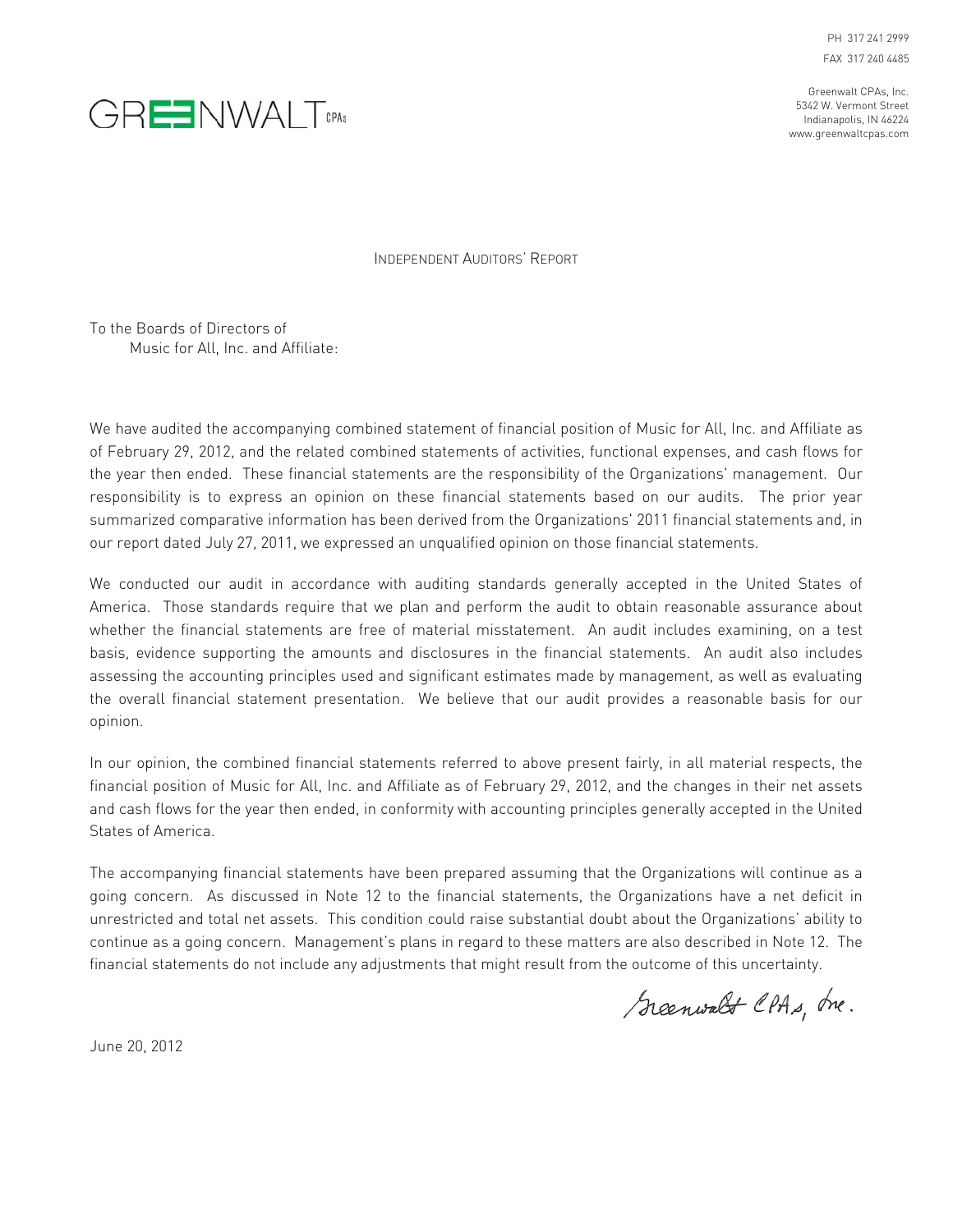COMBINED STATEMENTS OF FINANCIAL POSITION

FEBRUARY 29, 2012 AND FEBUARY 28, 2011

| <b>ASSETS</b>                                      | 2012                     | 2011                      | <b>LIABILITIES AND</b><br>NET ASSETS (ACCUMULATED DEFICIT) | 2012            | 2011                     |
|----------------------------------------------------|--------------------------|---------------------------|------------------------------------------------------------|-----------------|--------------------------|
| <b>CURRENT ASSETS</b>                              |                          |                           | <b>CURRENT LIABILITIES</b>                                 |                 |                          |
| Cash                                               | $\frac{1}{2}$<br>684,311 | 560,206<br>$\mathfrak{L}$ | Accounts payable                                           | \$<br>23,643    | $\mathfrak{P}$<br>19,966 |
| Accounts receivable, net of allowance for doubtful |                          |                           | Accrued expenses                                           | 78,364          | 158,285                  |
| accounts of \$52,400 in 2012 and 2011              | 788,919                  | 896,870                   | Prepaid event income                                       | 1,848,332       | 1,991,065                |
| Inventory                                          | 9,653                    | 8,971                     |                                                            |                 |                          |
| Prepaid expenses                                   | 149,665                  | 118,130                   | Total current liabilities                                  | 1,950,339       | 2,169,316                |
| Total current assets                               | 1,632,548                | 1,584,177                 | <b>LONG-TERM LIABILITIES</b>                               |                 |                          |
|                                                    |                          |                           | Deferred trust liability                                   | 40,610          | 41,692                   |
| <b>INVESTMENTS</b>                                 |                          |                           | Reserve for license fees                                   | 39,165          | 37,019                   |
| Marketable securities                              | 139,213                  | 136,879                   |                                                            |                 |                          |
|                                                    |                          |                           | Total long-term liabilities                                | 79,775          | 78,711                   |
| PROPERTY AND EQUIPMENT                             |                          |                           |                                                            |                 |                          |
| Property and equipment                             | 1,415,882                | 1,524,628                 | Total liabilities                                          | 2,030,114       | 2,248,027                |
| Accumulated depreciation                           | (1, 281, 900)            | (1,300,647)               |                                                            |                 |                          |
|                                                    |                          |                           | <b>COMMITMENTS</b>                                         |                 |                          |
| Net property and equipment                         | 133,982                  | 223,981                   | (Notes 10 and 11)                                          |                 |                          |
| <b>OTHER ASSETS</b>                                |                          |                           | NET ASSETS (ACCUMULATED DEFICIT)                           |                 |                          |
| Trademark                                          | 20,000                   | 20,000                    | Unrestricted                                               | (315,010)       | (486, 297)               |
|                                                    |                          |                           | Temporarily restricted                                     | 68,851          | 62,589                   |
|                                                    |                          |                           | Permanently restricted                                     | 141,788         | 140,718                  |
|                                                    |                          |                           | Total accumulated deficit                                  | (104, 371)      | (282,990)                |
|                                                    | \$1,925,743              | \$1,965,037               |                                                            | 1,925,743<br>\$ | \$1,965,037              |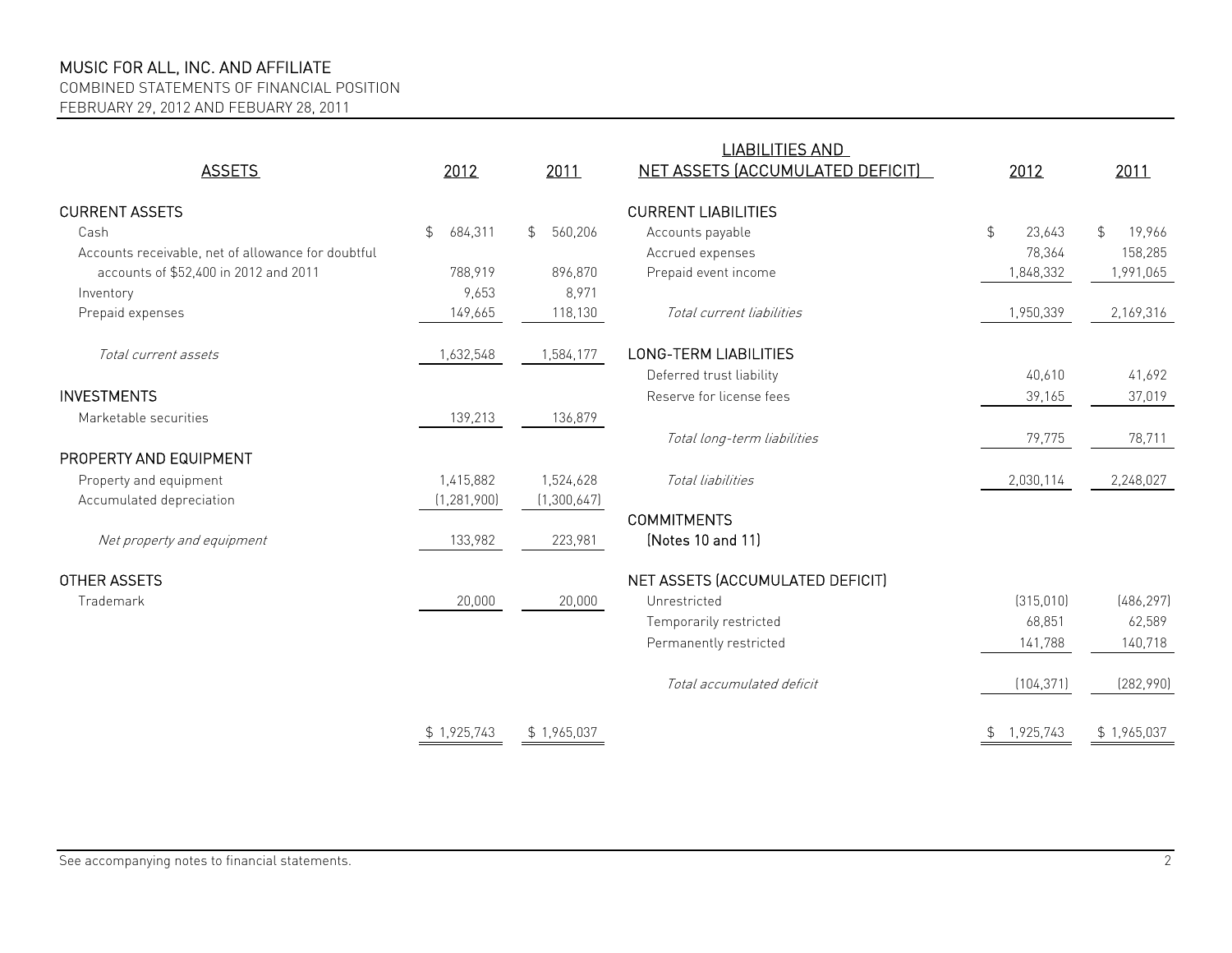### COMBINED STATEMENT OF ACTIVITIES

FOR THE YEAR ENDED FEBRUARY 29, 2012

WITH SUMMARIZED COMPARATIVE INFORMATION FOR THE YEAR ENDED FEBRUARY 28, 2011

|                                                               |               | UNRESTRICTED RESTRICTED |               |         | TEMPORARILY PERMANENTLY<br><b>RESTRICTED</b> |               | 2012<br><b>TOTAL</b> | 2011<br><b>TOTAL</b> |            |
|---------------------------------------------------------------|---------------|-------------------------|---------------|---------|----------------------------------------------|---------------|----------------------|----------------------|------------|
| <b>REVENUE</b>                                                |               |                         |               |         |                                              |               |                      |                      |            |
| Program fees                                                  | $\frac{1}{2}$ | 600,172                 | $\frac{4}{5}$ |         | \$                                           | $\frac{1}{2}$ | 600,172              | $\frac{1}{2}$        | 736,124    |
| Housing and meal fees                                         |               | 932,296                 |               |         |                                              |               | 932,296              |                      | 946,749    |
| Ticket fees                                                   |               | 1,856,068               |               |         |                                              |               | 1,856,068            |                      | 1,755,040  |
| Band fees                                                     |               | 408,450                 |               |         |                                              |               | 408,450              |                      | 406,370    |
| Relocation revenue                                            |               |                         |               |         |                                              |               |                      |                      | 20,849     |
| Merchandise sales                                             |               | 41,495                  |               |         |                                              |               | 41,495               |                      | 59,953     |
| Program book sales                                            |               | 121,525                 |               |         |                                              |               | 121,525              |                      | 115,955    |
| Photography commissions                                       |               | 46,321                  |               |         |                                              |               | 46,321               |                      | 71,797     |
| Video commissions and fees                                    |               | 189,442                 |               |         |                                              |               | 189,442              |                      | 168,482    |
| Merchandise commissions                                       |               | 221,760                 |               |         |                                              |               | 221,760              |                      | 196,612    |
| Sponsorships                                                  |               | 715,152                 |               |         |                                              |               | 715,152              |                      | 710,537    |
| Contributions                                                 |               | 106,474                 |               | 1,238   | 1,070                                        |               | 108,782              |                      | 58,900     |
| In-kind contributions                                         |               | 263,895                 |               |         |                                              |               | 263,895              |                      | 257,766    |
| Grants                                                        |               | 95,837                  |               | 10,000  |                                              |               | 105,837              |                      | 41,735     |
| Interest                                                      |               | 388                     |               |         |                                              |               | 388                  |                      | 1,172      |
| Loss on disposal of assets                                    |               | (602)                   |               |         |                                              |               | (602)                |                      |            |
| Realized and unrealized gain on investments                   |               | 3,498                   |               |         |                                              |               | 3,498                |                      | 20,648     |
| Miscellaneous                                                 |               | 31,924                  |               |         |                                              |               | 31,924               |                      | 34,399     |
| Net assets released from restrictions                         |               | 4,976                   |               | (4,976) |                                              |               |                      |                      |            |
| Total revenue                                                 |               | 5,639,071               |               | 6,262   | 1,070                                        |               | 5,646,403            |                      | 5,603,088  |
| <b>EXPENSES</b>                                               |               |                         |               |         |                                              |               |                      |                      |            |
| Program                                                       |               | 4,903,440               |               |         |                                              |               | 4,903,440            |                      | 4,940,447  |
| Fundraising                                                   |               | 171,735                 |               |         |                                              |               | 171,735              |                      | 291,170    |
| General and administrative                                    |               | 392,609                 |               |         |                                              |               | 392,609              |                      | 585,779    |
| Total expenses                                                |               | 5,467,784               |               |         |                                              |               | 5,467,784            |                      | 5,817,396  |
| <b>CHANGE IN NET ASSETS</b>                                   |               | 171,287                 |               | 6,262   | 1,070                                        |               | 178,619              |                      | [214, 308] |
| NET ASSETS (ACCUMULATED DEFICIT),<br><b>BEGINNING OF YEAR</b> |               | (486, 297)              |               | 62,589  | 140,718                                      |               | (282,990)            |                      | (68, 682)  |
| NET ASSETS (ACCUMULATED DEFICIT),<br>END OF YEAR              | \$            | (315, 010)              | \$            | 68,851  | \$<br>141,788                                | \$            | (104, 371)           | \$                   | (282,990)  |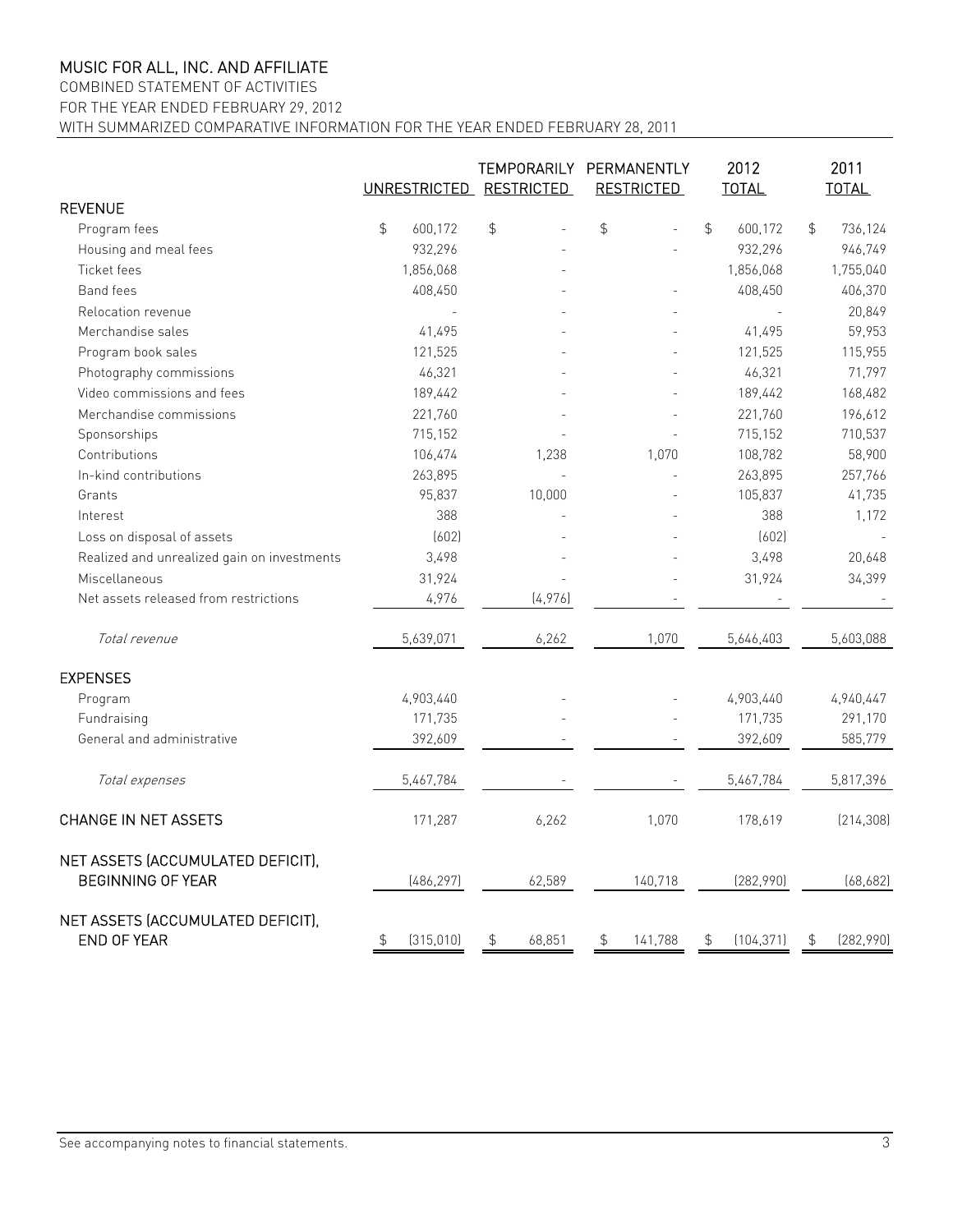### COMBINED STATEMENT OF FUNCTIONAL EXPENSES

FOR THE YEAR ENDED FEBRUARY 29, 2012

WITH SUMMARIZED COMPARATIVE INFORMATION FOR THE YEAR ENDED FEBRUARY 28, 2011

|                                       | PROGRAM<br><b>EXPENSES</b> | <b>EXPENSES</b> | <b>GENERAL AND</b><br>FUNDRAISING ADMINISTRATIVE<br><b>EXPENSES</b> |                | 2012<br><b>TOTAL</b> | 2011<br><b>TOTAL</b> |
|---------------------------------------|----------------------------|-----------------|---------------------------------------------------------------------|----------------|----------------------|----------------------|
| PROGRAMS                              |                            |                 |                                                                     |                |                      |                      |
| Awards and trophies                   | \$<br>71,197               | \$              | \$                                                                  | \$             | 71,197               | \$<br>109,498        |
| Scholarships                          | 7,837                      |                 |                                                                     |                | 7,837                | 9,213                |
| Clinicians' and judges' fees          | 584,243                    |                 |                                                                     |                | 584,243              | 604,721              |
| Copyright fees                        | 102,408                    |                 |                                                                     |                | 102,408              | 106,989              |
| Cost of merchandise sold              | 177,176                    |                 |                                                                     |                | 177,176              | 192,446              |
| Equipment rental                      | 79,481                     |                 | 127                                                                 |                | 79,608               | 88,419               |
| Program promotion                     | 81,392                     | 7,946           | 18,018                                                              |                | 107,356              | 99,190               |
| Facility rental                       | 616,744                    |                 |                                                                     |                | 616,744              | 620,077              |
| Participants' housing and meals       | 883,694                    |                 |                                                                     |                | 883,694              | 898,710              |
| Outside services                      | 702,854                    |                 | 14,474                                                              |                | 717,328              | 657,268              |
| Other program expenses                | 182,879                    |                 | 1,406                                                               |                | 184,285              | 216,012              |
| Total programs and activities         | 3,489,905                  | 7,946           | 34,025                                                              |                | 3,531,876            | 3,602,543            |
| PERSONNEL RELATED                     |                            |                 |                                                                     |                |                      |                      |
| Salaries and contract employees       | 768,550                    | 122,040         | 189,637                                                             |                | 1,080,227            | 1,128,877            |
| Salaries - payroll taxes              | 51,528                     | 9,032           | 12,882                                                              |                | 73,442               | 67,830               |
| 403(b) contribution                   | 8,746                      | 359             | 2,186                                                               |                | 11,291               | 16,098               |
| Staff travel, housing and meals       | 4,694                      | 781             | 1,285                                                               |                | 6,760                | 8,356                |
| Group insurance                       | 56,264                     | 5,695           | 14,066                                                              |                | 76,025               | 62,280               |
| Other personnel related expenses      | 4,272                      | 80              | 1,048                                                               |                | 5,400                | 9,599                |
| Total personnel related               | 894,054                    | 137,987         | 221,104                                                             |                | 1,253,145            | 1,293,040            |
| <b>BUILDING AND FACILITY</b>          |                            |                 |                                                                     |                |                      |                      |
| Depreciation and amortization         | 84,325                     |                 | 21,081                                                              |                | 105,406              | 103,901              |
| Rental - office building              | 192,816                    |                 | 48,204                                                              |                | 241,020              | 241,155              |
| Repairs and maintenance               | 15,393                     |                 | 3,428                                                               |                | 18,821               | 20,334               |
| Telephone and utilities               | 25,353                     |                 | 6,285                                                               |                | 31,638               | 17,449               |
| Total building and facility           | 317,887                    |                 | 78,998                                                              |                | 396,885              | 382,839              |
| OFFICE AND ADMINISTRATIVE             |                            |                 |                                                                     |                |                      |                      |
| Board of director's expense           | 6,465                      |                 | 1,616                                                               |                | 8,081                | 3,815                |
| Computer services and supplies        | 36,003                     | 6,008           | 14,736                                                              |                | 56,747               | 67,402               |
| Business insurance                    | 59,168                     |                 | 14,792                                                              |                | 73,960               | 69,764               |
| Interest                              | 10,207                     |                 | 2,552                                                               |                | 12,759               | 9,289                |
| Franchise, sales, and income taxes    | 9,949                      |                 |                                                                     |                | 9,949                | 10,950               |
| Other office and administrative       | 79,802                     | 19,794          | 24,786                                                              |                | 124,382              | 167,762              |
| Non-recurring reorganization expenses |                            |                 |                                                                     |                |                      | 209,992              |
| Total office and administrative       | 201,594                    | 25,802          | 58,482                                                              |                | 285,878              | 538,974              |
|                                       | \$<br>4,903,440            | \$<br>171,735   | \$<br>392,609                                                       | $\updownarrow$ | 5,467,784            | \$<br>5,817,396      |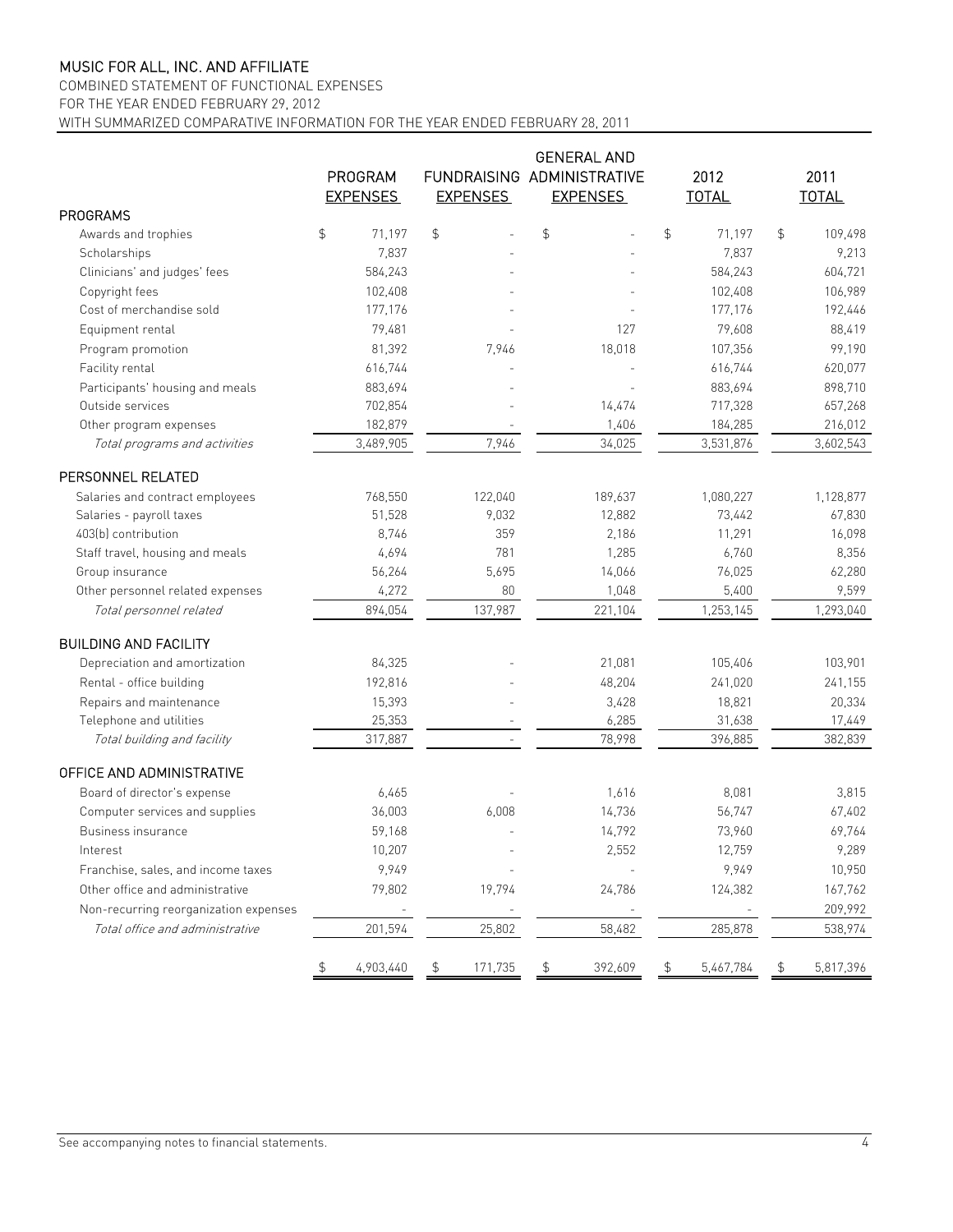COMBINED STATEMENTS OF CASH FLOWS FOR THE YEARS ENDED FEBRUARY 29, 2012 AND FEBRUARY 28, 2011 Page 1 of 2

## INCREASE (DECREASE) IN CASH

|                                                        | 2012            | 2011                        |
|--------------------------------------------------------|-----------------|-----------------------------|
| CASH FLOWS FROM OPERATING ACTIVITIES                   |                 |                             |
| Cash received from program activities and contributors | \$<br>5,343,360 | 5,357,184<br>$\mathfrak{L}$ |
| Cash paid to suppliers and employees                   | (5, 192, 039)   | (5, 393, 990)               |
| Interest expense                                       | (12, 759)       | (9, 289)                    |
| Interest income                                        | 388             | 1,172                       |
| Net cash provided by (used in) operating activities    | 138,950         | (44, 923)                   |
| CASH FLOWS FROM INVESTING ACTIVITIES                   |                 |                             |
| Capital expenditures                                   | (16,009)        | [24, 145]                   |
| Proceeds from sale of investments                      | 12,474          | 102,850                     |
| Purchases of investments                               | (11, 310)       | (102, 704)                  |
| Net cash used in investing activities                  | (14, 845)       | (23,999)                    |
| INCREASE (DECREASE) IN CASH                            | 124,105         | (68, 922)                   |
| CASH, BEGINNING OF YEAR                                | 560,206         | 629,128                     |
| CASH, END OF YEAR                                      | 684,311<br>\$   | 560,206<br>\$               |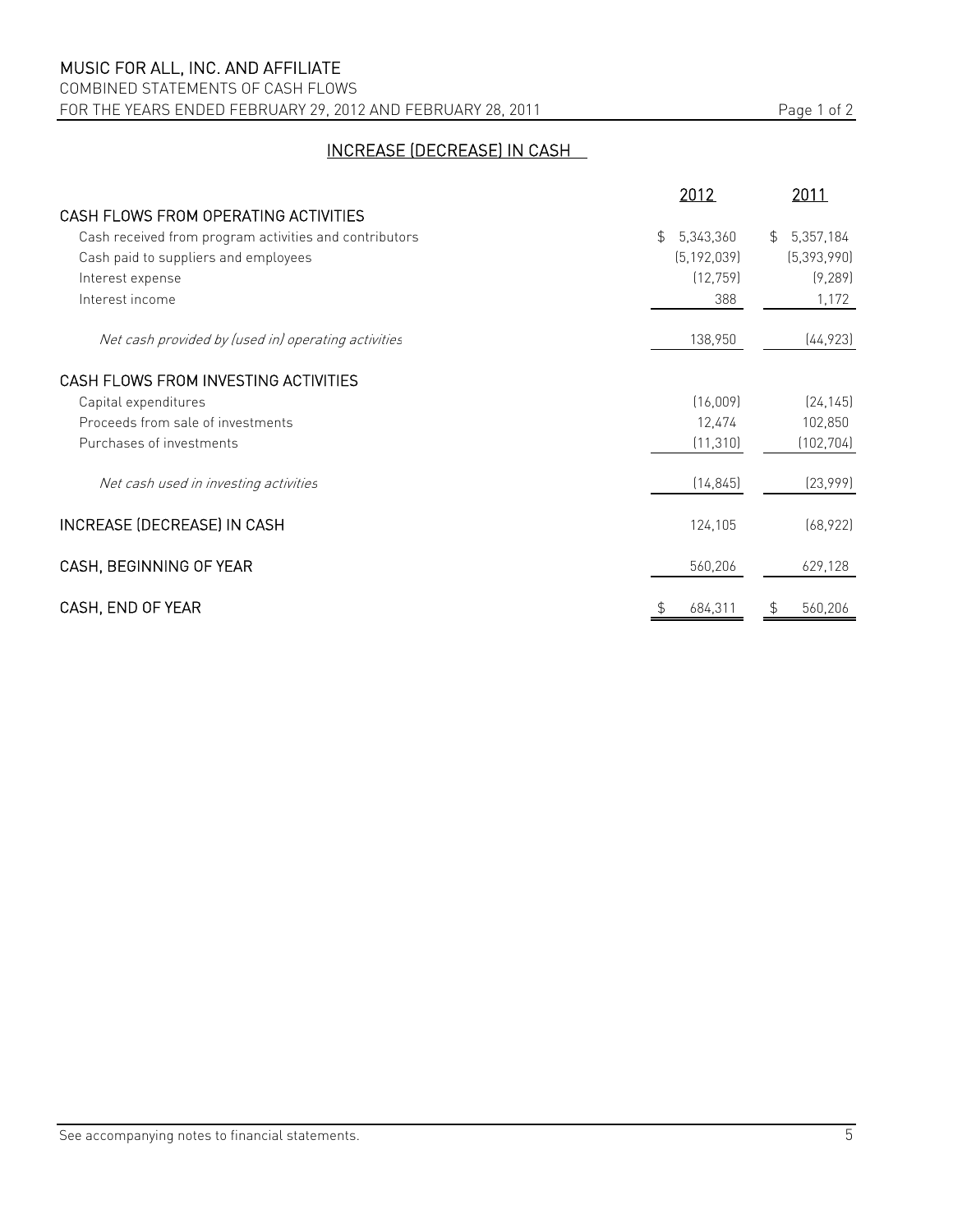COMBINED STATEMENTS OF CASH FLOWS FOR THE YEARS ENDED FEBRUARY 29, 2012 AND FEBRUARY 28, 2011 Page 2 of 2

## RECONCILIATION OF CHANGE IN NET ASSETS TO NET CASH PROVIDED BY (USED IN) OPERATING ACTIVITIES

|                                                                                                         | 2012          |               | 2011       |
|---------------------------------------------------------------------------------------------------------|---------------|---------------|------------|
| <b>CHANGE IN NET ASSETS</b>                                                                             | \$<br>178,619 | $\frac{1}{2}$ | (214, 308) |
| ADJUSTMENTS TO RECONCILE CHANGE IN NET ASSETS TO<br>NET CASH PROVIDED BY (USED IN) OPERATING ACTIVITIES |               |               |            |
| Depreciation and amortization                                                                           | 105,406       |               | 103,901    |
| Loss on disposal of fixed assets                                                                        | 602           |               |            |
| Realized and unrealized gain on investments                                                             | (3,498)       |               | [20,648]   |
| (Increase) decrease in operating assets.                                                                |               |               |            |
| Accounts receivable                                                                                     | 107,951       |               | (232,930)  |
| Inventory                                                                                               | (682)         |               | 2,531      |
| Prepaid expenses                                                                                        | (31, 535)     |               | 76,323     |
| Increase (decrease) in operating liabilities.                                                           |               |               |            |
| Accounts payable                                                                                        | 3,677         |               | (95, 708)  |
| Accrued expenses                                                                                        | (79, 921)     |               | 57,149     |
| Prepaid event income                                                                                    | (142, 733)    |               | 279,620    |
| Deferred trust liability                                                                                | (1,082)       |               | (1,008)    |
| Reserve for license fees                                                                                | 2,146         |               | 155        |
| Total adjustments                                                                                       | (39,669)      |               | 169,385    |
| NET CASH PROVIDED BY (USED IN) OPERATING ACTIVITIES                                                     | 138,950       |               | (44, 923)  |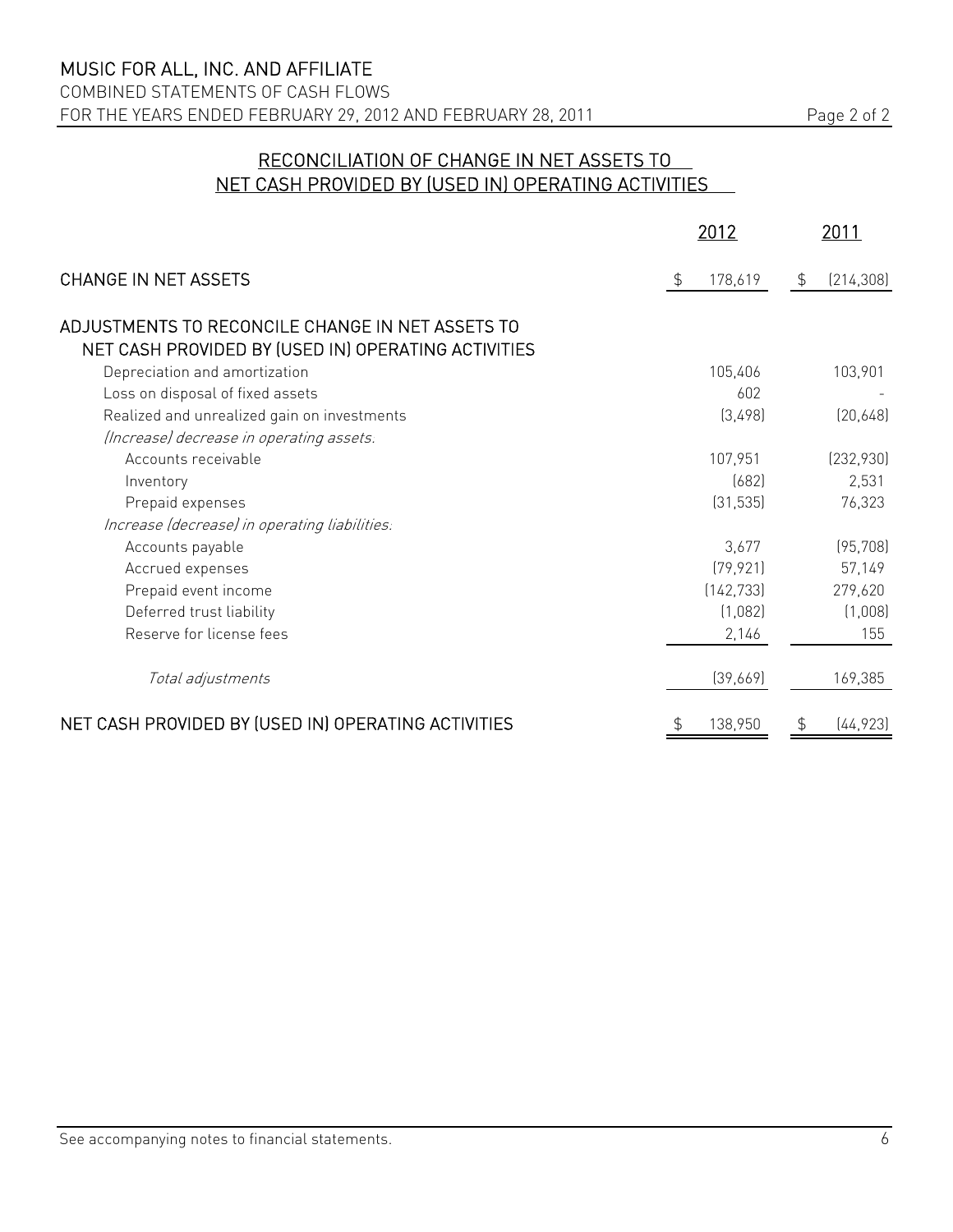## 1. NATURE OF ACTIVITIES AND SUMMARY OF SIGNIFICANT ACCOUNTING POLICIES

### GENERAL

Music for All, Inc. (Music for All) is an Illinois not-for-profit corporation whose mission is to create, provide and expand positively life-changing experiences through music for all. The Organization is one of the largest and most influential national music education organizations in support of active music-making, combining programming at a national level with active and ongoing advocacy for the music education and the arts. The majority of the Organization's revenues come from program registrations and sponsorships.

The combined financial statements include the activities of Music for All Foundation (Foundation), an organization affiliated through common control, which awards grants and scholarships to further music education.

### PRINCIPLES OF CONSOLIDATION AND COMBINATION

The accompanying financial statements include the accounts of Music for All and the Foundation (the Organizations). All significant transactions and balances between the Organizations have been eliminated.

### BASIC ACCOUNTING POLICY

The accompanying financial statements have been prepared on the accrual basis of accounting. The preparation of financial statements in conformity with accounting principles generally accepted in the United States of America requires management to make estimates and assumptions that affect the reported amounts of assets and liabilities and disclosure of contingent assets and liabilities at the date of the financial statements and reported amounts of revenues and expenses during the reporting period. Actual results could differ from those estimates.

#### SUMMARIZED COMPARATIVE INFORMATION

The financial statements include certain prior year summarized comparative information in total, but not by net asset class and functional expense class. Such information does not include sufficient detail to constitute a presentation in conformity with GAAP. Accordingly, such information should be read in conjunction with the Organizations' financial statements for the year ended February 28, 2011, from which the summarized information was derived.

#### **CONTRIBUTIONS**

Contributions are recognized when the donor makes an unconditional promise to give to the Organizations and are recorded at their fair values as revenues and assets in the year a contributions acknowledgement is received. Contributions that are restricted by the donor are reported as increases in unrestricted net assets if the restrictions expire in the year in which the contributions are recognized. All other donor-restricted contributions are reported as increases in temporarily restricted net assets. When a restriction expires, temporarily restricted net assets are reclassified to unrestricted net assets.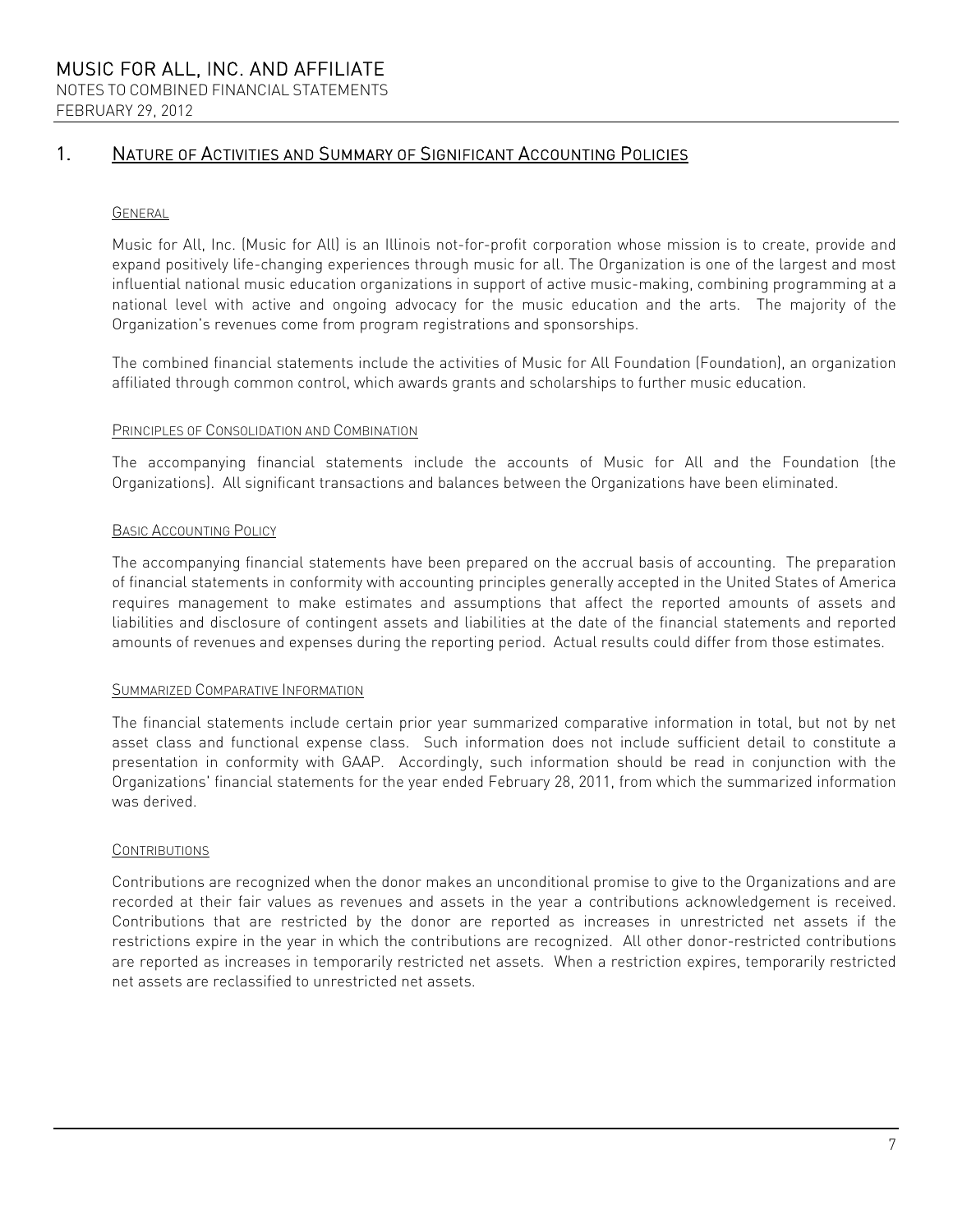## 1. NATURE OF ACTIVITIES AND SUMMARY OF SIGNIFICANT ACCOUNTING POLICIES, CONTINUED

### NET ASSET CLASSIFICATIONS

As required by Accounting Standards for the Presentation of Financial Statements of Not-For-Profit Organizations, the Organizations are required to report information regarding the changes in and total of each of the net asset classes, based upon donor restrictions, as applicable. Net assets are to be classified as unrestricted, temporarily restricted and permanently restricted.

The following classes of net assets are maintained:

### UNRESTRICTED NET ASSETS

The unrestricted net asset class includes general and board designated assets and liabilities of the Organizations. The unrestricted net assets of the Organizations may be used at the discretion of management to support the Organizations' purposes and operations. The Board of Directors has designated a portion of the unrestricted assets to be used in the event of an emergency in the amount of \$50,019 at February 29, 2012.

#### TEMPORARILY RESTRICTED NET ASSETS

The temporarily restricted net asset class includes assets of the Foundation related to gifts with explicit donorimposed restrictions that have not been met as to a specified purpose or to later periods of time or after specified dates. Donor designated promises to give that are due in future periods and are not permanently restricted are classified as temporarily restricted net assets. Temporarily restricted net assets are comprised of the following at February 29, 2012 and February 28, 2011:

|                                                                   | 2012         | 2011         |
|-------------------------------------------------------------------|--------------|--------------|
| National Association of Uniform Manufacturers<br>and Distributors | \$<br>1,000  | \$<br>1,000  |
| Mark Jolesch Scholarship                                          | 1,373        | 3,373        |
| McLeroy Scholarship Fund                                          | 982          | 882          |
| Camp Scholarship Fund                                             | 1,000        | 292          |
| The Paynter Project                                               | 2,908        | 2,909        |
| Mark Williams Fund                                                | 1,588        | 1,450        |
| Guitar Center, Inc. - teacher education fund                      | 50,000       | 50,000       |
| Lilly Endowment, Inc. - fundraising                               |              | 2,683        |
| Lacy Foundation - drum circles                                    | 10,000       |              |
|                                                                   | \$<br>68,851 | \$<br>62.589 |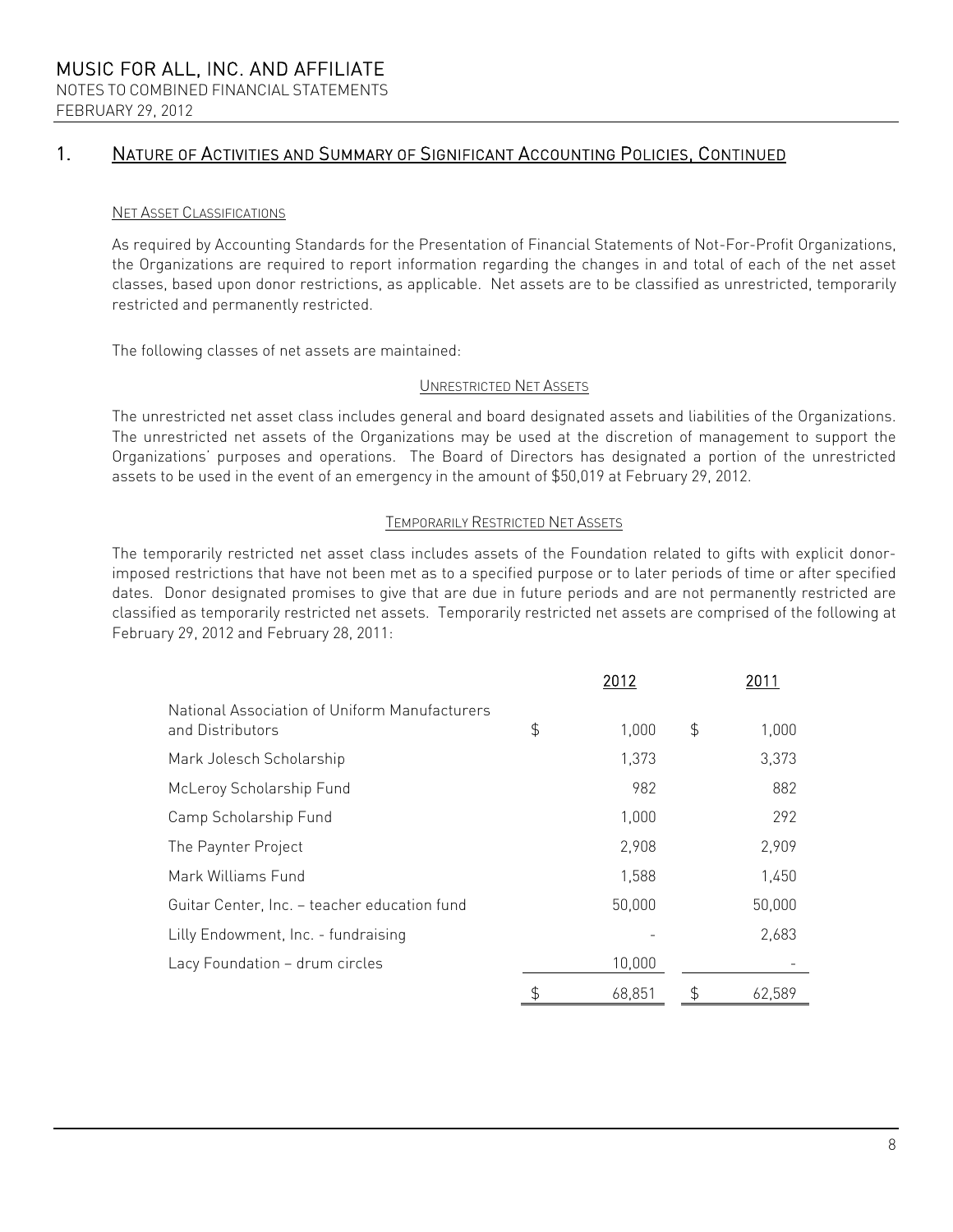NOTES TO COMBINED FINANCIAL STATEMENTS FEBRUARY 29, 2012

## 1. NATURE OF ACTIVITIES AND SUMMARY OF SIGNIFICANT ACCOUNTING POLICIES, CONTINUED

### Permanently Restricted Net Assets

The permanently restricted net asset class includes assets of the Foundation for which the donor has stipulated that the contribution be maintained in perpetuity. Donor imposed restrictions limiting the use of the assets or its economic benefit neither expire with the passage of time nor can be removed by satisfying a specific purpose. Permanently restricted net assets are comprised of the following at February 29, 2012 and February 28, 2011:

|                                 | 2012          |    | 2011    |
|---------------------------------|---------------|----|---------|
| Honor Band Chair Endowment      | \$<br>50,750  | \$ | 50,750  |
| L.J. Hancock Memorial Endowment | 33,423        |    | 32,853  |
| Sandy Feldstein Legacy Fund     | 35,532        |    | 35,432  |
| Fred J Miller Scholarship Fund  | 21,000        |    | 21,000  |
| <b>Foundation Endowment</b>     | 1,083         |    | 683     |
|                                 | \$<br>141.788 | £  | 140.718 |

### CASH

For purposes of the statement of cash flows, the Organizations consider all highly liquid temporary cash investments purchased with a maturity of three months or less to be cash equivalents. The Organizations had no cash equivalents at February 29, 2012 and February 28, 2011.

### RECEIVABLES AND CREDIT POLICIES

Accounts receivable are stated at the amount billed. Account balances with invoices over 90 days past the due date are considered delinquent. In addition to management attempting collection on all accounts over 90 days, those accounts are placed on hold status until payment arrangements are made.

Payments of accounts receivable are allocated to the specific invoices identified on the remittance advice or, if unspecified, the participant is contacted to determine to which outstanding invoices to apply payment.

Management individually reviews all accounts receivable balances that exceed 90 days past due. Accounts are called on to notify past due amounts and establish payment plans. Receivable balances are not written off as bad debts until approved by the Board of Directors.

#### INVENTORY

Inventory, consisting of audio and video recordings, has been valued at the lower of cost or market on a first-in, first-out (FIFO) basis.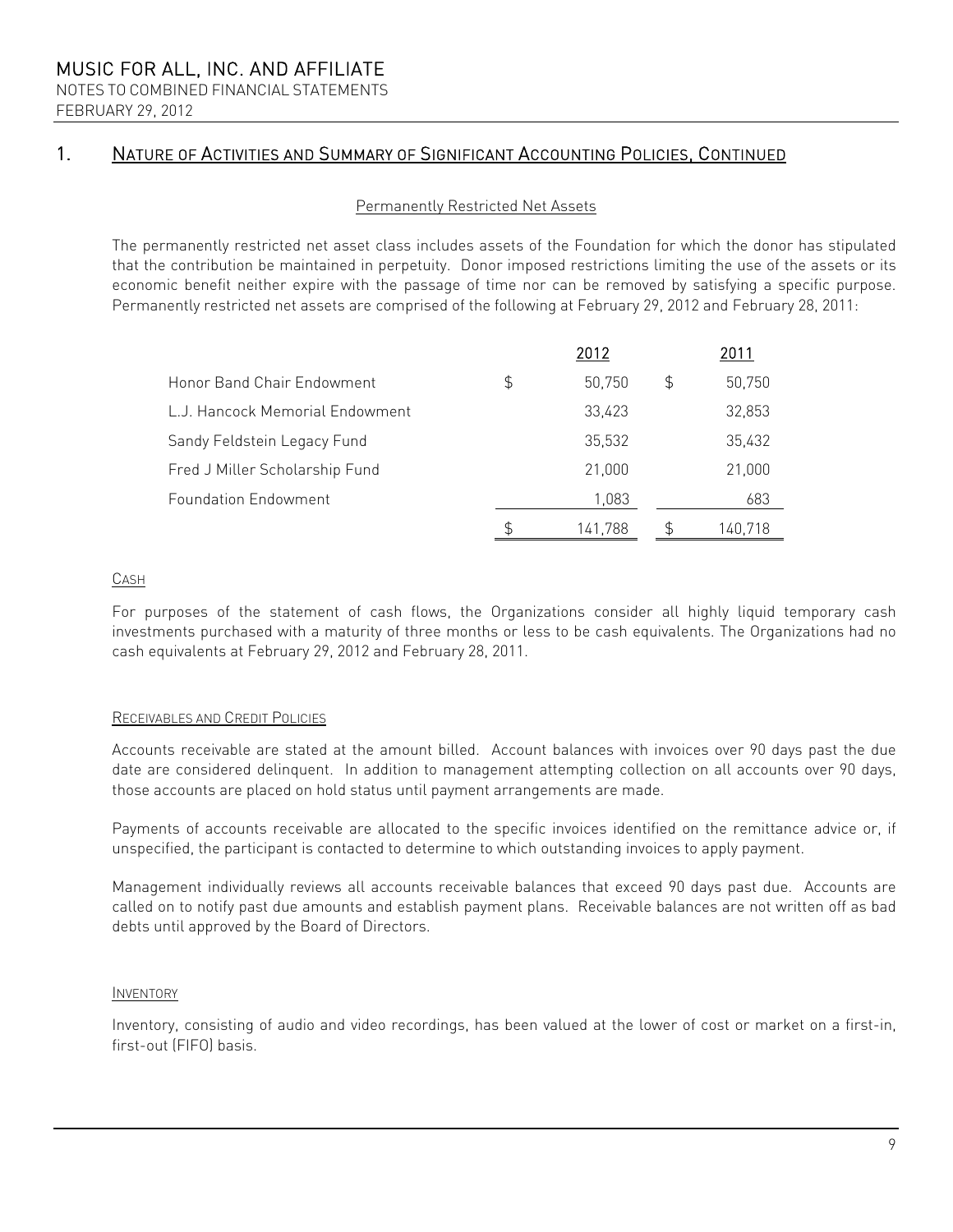## 1. NATURE OF ACTIVITIES AND SUMMARY OF SIGNIFICANT ACCOUNTING POLICIES, CONTINUED

### PROPERTY AND EQUIPMENT

Property and equipment are recorded at cost and depreciation is computed using straight-line and accelerated methods over the estimated useful lives of the assets (5-10 years for furniture and equipment). Leasehold improvements are amortized over the term of the lease.

### OTHER ASSETS

A trademark was acquired during the 2007 merger and was recorded at the previous entity's cost. The trademark is reviewed for impairment on an annual basis.

### RESERVE FOR LICENSE FEES

The financial statements include a reserve liability for management's estimate of royalties and license fees due (or potentially due) on sales for the past three years on video tapes of special events sold to the general public, but not for tapes sold prior to the three year period. Provisions to the reserve are based on total audio/video sales during the year.

### REVENUE RECOGNITION

Event fees and related revenue are recognized in the period in which the event occurs. Amounts collected in advance are recorded as prepaid event income. Sales and commissions are recognized when earned.

Donors' unconditional promises to give cash and other assets are required to be recognized as contribution revenue in the period the promises are made. Promises which are conditional or which are not supported by appropriate documentation are not recognized as contribution revenue until conditions have been satisfied or amounts have been received. Donations of material and supplies, including the use of a facility, are recorded as revenue (in-kind contributions) and applicable expense at their estimated fair value at the date of the donation.

#### IN-KIND CONTRIBUTIONS

During the years ended February 29, 2012 and February 28, 2011, contributed services, goods, and use of facilities were received by the Organizations. The fair market value of these services, goods and facilities of \$263,895 and \$257,766 (of which \$241,020 is rent for each year) for the years ended February 29, 2012 and February 28, 2011, has been reflected in the accompanying financial statements. Accordingly, these transactions have been treated as non-cash transactions and are properly excluded from the statement of cash flows.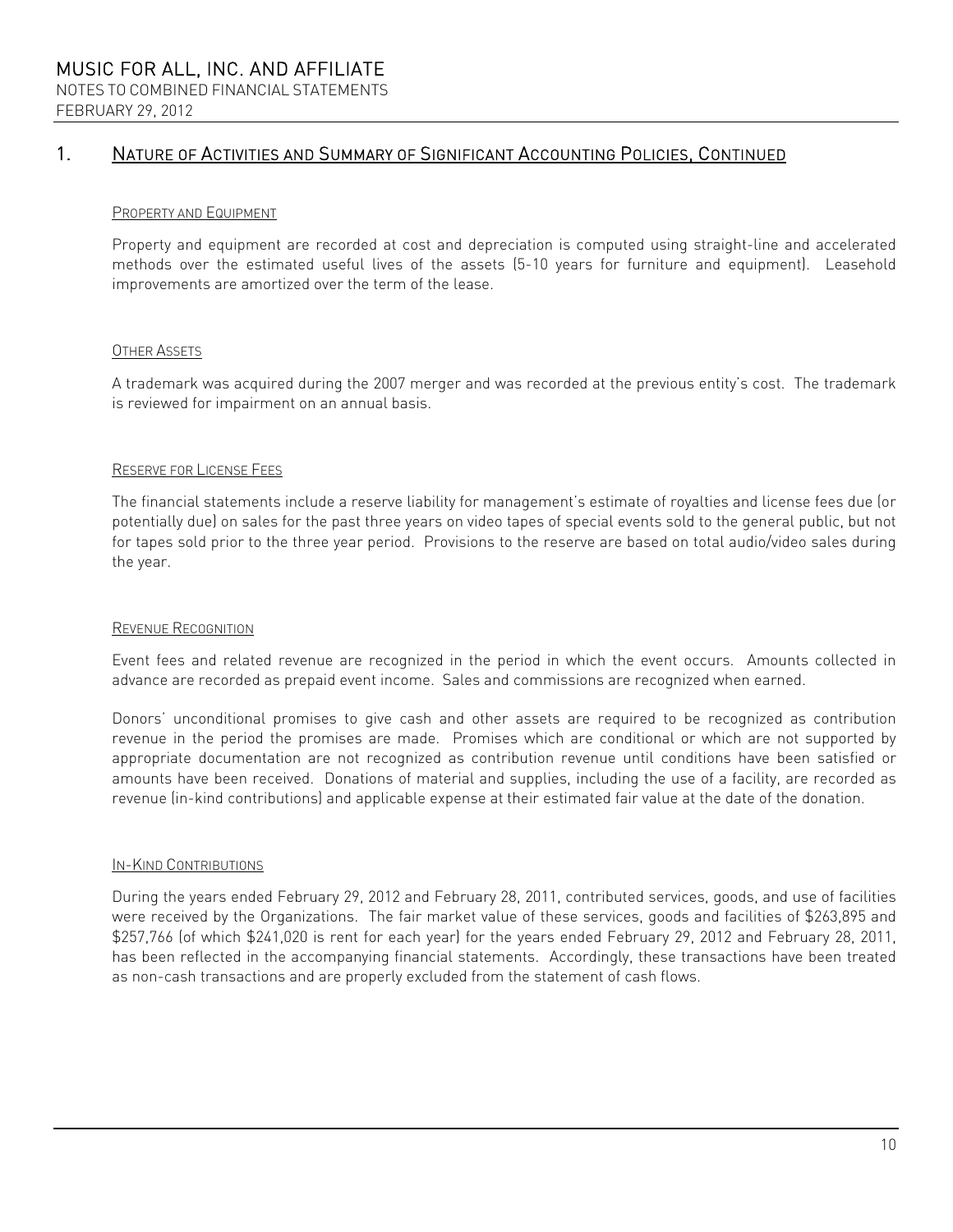## 1. NATURE OF ACTIVITIES AND SUMMARY OF SIGNIFICANT ACCOUNTING POLICIES, CONTINUED

### EXPENSE ALLOCATION

Expenses have been classified as event expenses (program services), fundraising, and general and administrative expenses based on the actual direct expenditures and cost allocation based on estimates of time and usage by the Organizations' personnel and programs.

### ADVERTISING COSTS

The Organizations incurred \$27,226 and \$21,543 in advertising expense for the years ended February 29, 2012 and February 28, 2011, respectively. These costs were expensed as incurred.

### FAIR VALUE MEASUREMENTS

Accounting Standards for Fair Value Measurement define fair value as the exchange price that would be received for an asset or paid to transfer a liability (exit price) in the principal or most advantageous market for the asset or liability in an orderly transaction between market participants at the measurement date. Those standards also establish a three-level fair value hierarchy that prioritizes the inputs to valuation techniques used to measure fair value, giving highest priority to unadjusted quoted prices in active markets for identical assets or liabilities (level 1 measurements) and lowest priority to unobservable inputs (level 3 measurements).

Level 1 inputs are quoted prices (unadjusted) in active markets for identical assets or liabilities that the reporting entity has the ability to access at the measurement date. Level 2 inputs are inputs other than quoted prices included within Level 1 that are observable for the asset or liability, either directly or indirectly. Level 3 inputs are unobservable inputs for the asset or liability.

Assets measured on a recurring basis at February 29, 2012 and February 28, 2011 are as follows: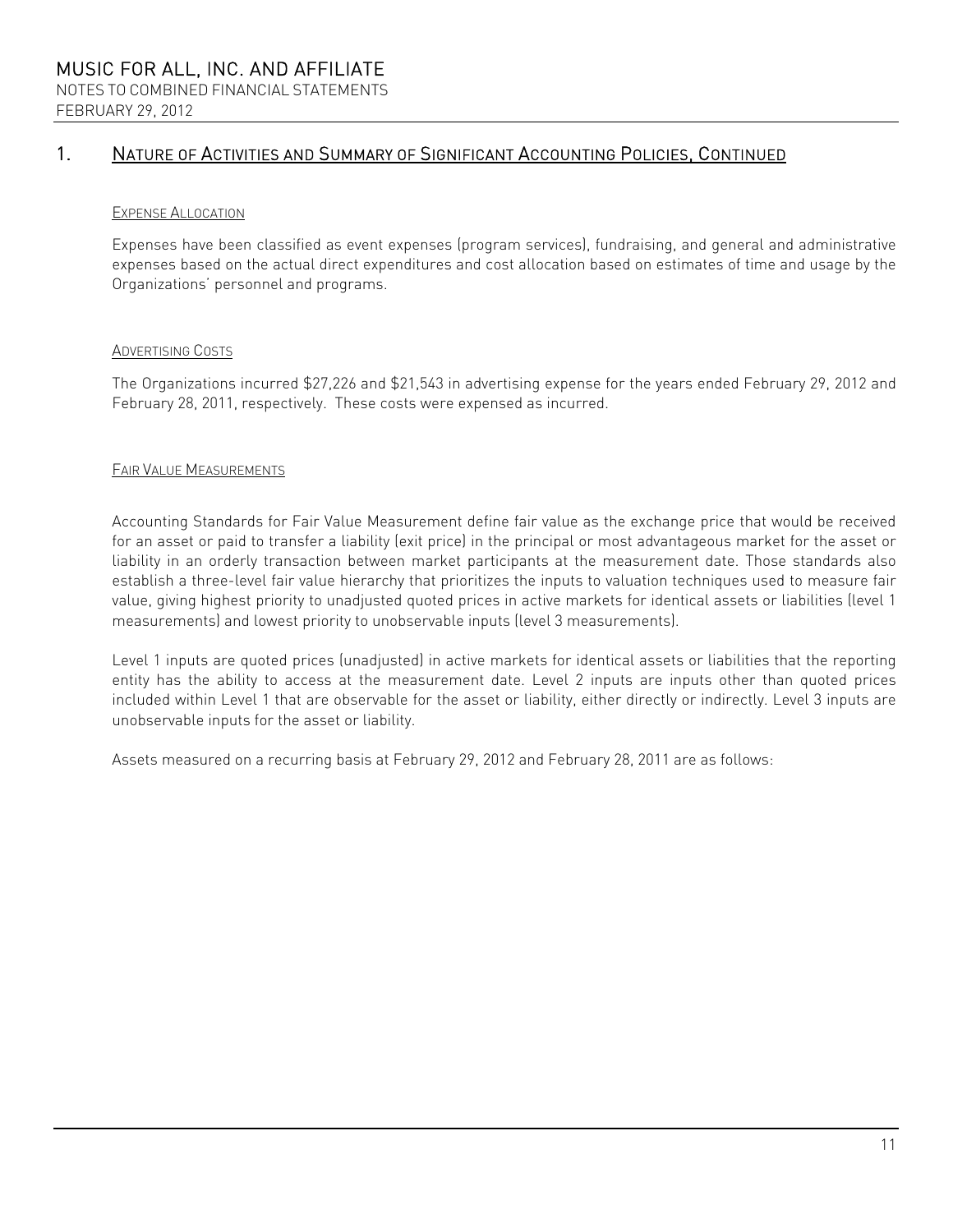NOTES TO COMBINED FINANCIAL STATEMENTS FEBRUARY 29, 2012

## 1. NATURE OF ACTIVITIES AND SUMMARY OF SIGNIFICANT ACCOUNTING POLICIES, CONTINUED

| 2012             |               |            |               | Quoted<br>Prices in<br>Active<br>Markets for<br>Identical<br>Assets |                | Significant<br>Other<br>Observable<br>Inputs |               | Significant<br>Unobservable<br>Inputs |
|------------------|---------------|------------|---------------|---------------------------------------------------------------------|----------------|----------------------------------------------|---------------|---------------------------------------|
|                  |               | Fair Value |               | [Level 1]                                                           |                | [Level 2]                                    |               | [Level 3]                             |
| Mutual funds     |               |            |               |                                                                     |                |                                              |               |                                       |
| Growth           | $\frac{1}{2}$ | 35,774     | $\frac{4}{5}$ | 35,774                                                              | $\frac{1}{2}$  |                                              | $\frac{4}{5}$ |                                       |
| Value            |               | 30,821     |               | 30,821                                                              |                |                                              |               |                                       |
| Blended          |               | 26,218     |               | 26,218                                                              |                |                                              |               |                                       |
| Diversified      |               |            |               |                                                                     |                |                                              |               |                                       |
| emerging markets |               | 2,948      |               | 2,948                                                               |                |                                              |               |                                       |
| Fixed income     |               |            |               |                                                                     |                |                                              |               |                                       |
| Bond             |               | 38,226     |               | 38,226                                                              |                |                                              |               |                                       |
| Bank loan        |               | 5,226      |               | 5,226                                                               |                |                                              |               |                                       |
|                  | $\frac{1}{2}$ | 139,213    | $\frac{1}{2}$ | 139,213                                                             | $\updownarrow$ |                                              | $\frac{4}{5}$ |                                       |
|                  |               |            |               |                                                                     |                |                                              |               |                                       |
| 2011             |               |            |               | Quoted<br>Prices in<br>Active<br>Markets for<br>Identical<br>Assets |                | Significant<br>Other<br>Observable<br>Inputs |               | Significant<br>Unobservable<br>Inputs |
|                  |               | Fair Value |               | [Level 1]                                                           |                | [Level 2]                                    |               | [Level 3]                             |
| Mutual funds     |               |            |               |                                                                     |                |                                              |               |                                       |
| Growth           | \$            | 37,517     | $\frac{4}{5}$ | 37,517                                                              | $\frac{4}{5}$  |                                              | \$            |                                       |
| Value            |               | 28,800     |               | 28,800                                                              |                |                                              |               |                                       |
| Blended          |               | 24,376     |               | 24,376                                                              |                |                                              |               |                                       |
| Diversified      |               |            |               |                                                                     |                |                                              |               |                                       |
| emerging markets |               | 2,530      |               | 2,530                                                               |                |                                              |               |                                       |
| Fixed income     |               |            |               |                                                                     |                |                                              |               |                                       |
| Bond             |               | 38,344     |               | 38,344                                                              |                |                                              |               |                                       |
| Bank loan        |               | 5,312      |               | 5,312                                                               |                |                                              |               |                                       |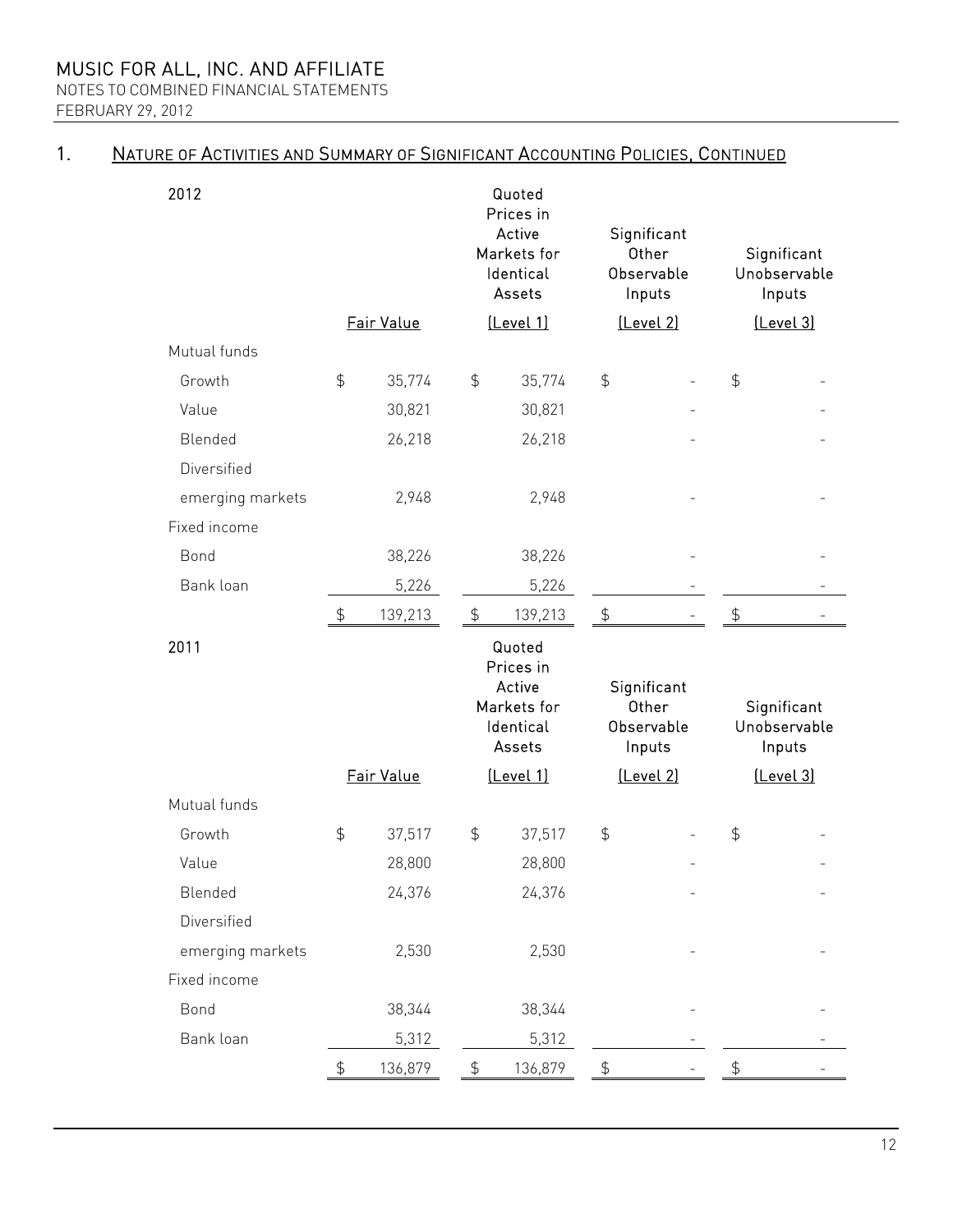### 1. NATURE OF ACTIVITIES AND SUMMARY OF SIGNIFICANT ACCOUNTING POLICIES, CONTINUED

Following is a description of the valuation methodologies used for assets measured at fair market value:

 Mutual funds and fixed income - Valued at the net asset value of shares held by the Organizations at yearend as quoted in the active market.

The valuation methodologies have not changed at February 29, 2012 or February 28, 2011.

#### SUBSEQUENT EVENTS

Subsequent events have been evaluated by Management through June 20, 2012, which is the date the financial statements were available to be issued.

### 2. ENDOWMENT FUNDS

The Organizations' endowment consists of donor permanently restricted contributions that were made to provide a source of income for scholarships. As required by Generally Accepted Accounting Principles (GAAP), net assets associated with endowment funds are classified and reported based on the existence or absence of donor-imposed restrictions.

### INTERPRETATION OF RELEVANT LAW

The Board of Directors of the Organizations have interpreted the State Prudent Management of Institutional Funds Act (SPMIFA) as requiring the preservation of the purchasing power of the original gift as of the gift date of the donor-restricted endowment funds absent explicit donor stipulations to the contrary. As a result of this interpretation, the Organizations classify as permanently restricted net assets the original value of gifts donated to the permanent endowment. In accordance with SPMIFA, the Organizations consider the following factors in making a determination to appropriate or accumulate donor-restricted endowment funds:

- (1) The duration and preservation of the fund
- (2) The purposes of the Organizations and the donor-restricted endowment fund
- (3) General economic conditions
- (4) The possible effect of inflation and deflation
- (5) The expected total return from income and the appreciation of investments
- (6) Other resources of the Organizations
- (7) The investment policies of the Organizations.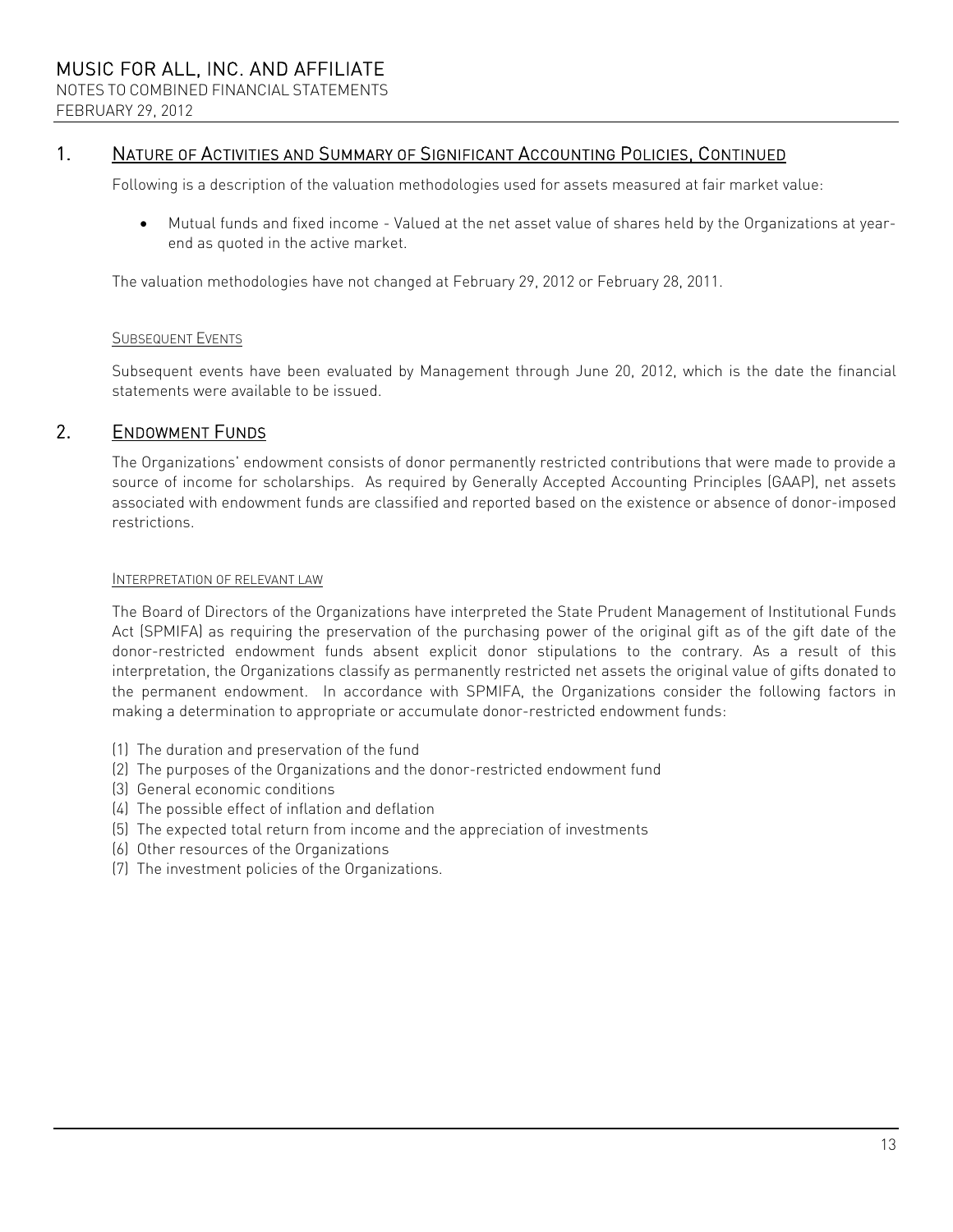NOTES TO COMBINED FINANCIAL STATEMENTS FEBRUARY 29, 2012

### 2. ENDOWMENT FUNDS, CONTINUED

Changes in Endowment Net Assets for the year ended February 29, 2012 and February 28, 2011:

|                                         | 2012          | 2011    |  |
|-----------------------------------------|---------------|---------|--|
| Endowment net assets, beginning of year | \$<br>140,718 | 139,385 |  |
| Donations                               | 1,070         | 1,333   |  |
| Expenditures                            |               |         |  |
| Endowment net assets, end of year       | 141,788       | 140,718 |  |

### RETURN OBJECTIVES AND RISK PARAMETERS

The Organizations have adopted investment policies for endowment assets that attempt to provide a predictable stream of funding to programs supported by the endowment while seeking to maintain the purchasing power of the endowment assets. Endowment assets include those assets of donor-restricted funds that the Organizations must hold in perpetuity.

### **STRATEGIES EMPLOYED FOR ACHIEVING OBJECTIVES**

To satisfy long-term rate-of-return objectives, the Organizations rely on a total return strategy administered by PNC Investments in which investment returns are achieved through both capital appreciation (realized and unrealized) and current yield (interest and dividends). PNC Investments targets a diversified asset allocation that places a greater emphasis on long-term growth and a reasonable return.

### SPENDING POLICY AND HOW THE INVESTMENT OBJECTIVES RELATE TO SPENDING POLICY

The Organizations have a policy whereby disbursements can be made up to 5% of the endowment's previous year fund balance for the Organizations' scholarships. This is consistent with the Organizations' objective to maintain the purchasing power of the endowment assets held in perpetuity or for a specified term as well as to provide additional real growth through investment return.

### 3. INVESTMENTS

Consistent with Accounting Standards for Investments Held by Not-for-Profits, investments in equity securities with readily determinable fair values and all investments in debt securities are measured at fair value in the statements of financial position. Unrealized gains and losses are based on the differences between cost and fair value of each classification of security and are reported in the statement of activities. Fair market value is determined by quoted prices in the active market.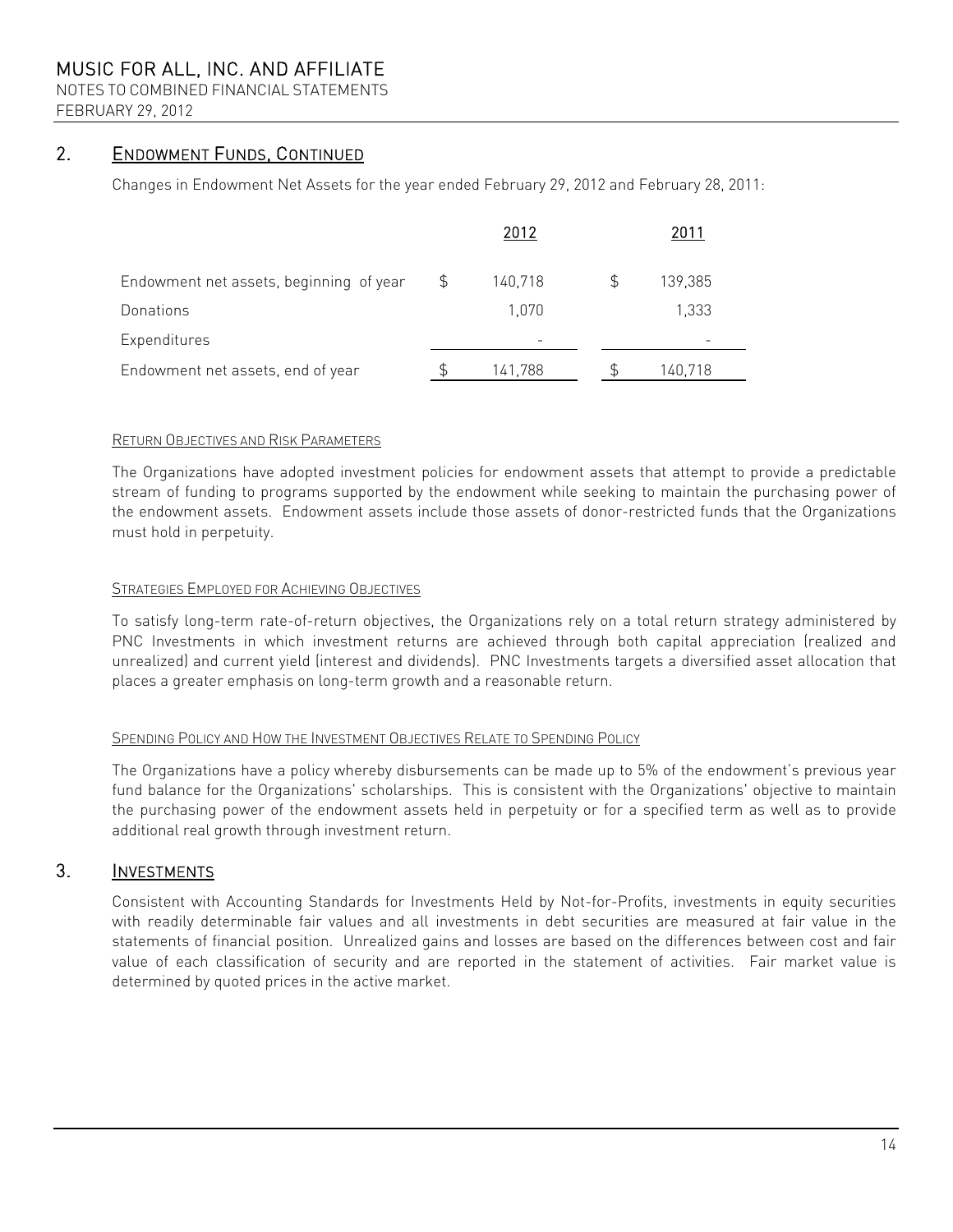NOTES TO COMBINED FINANCIAL STATEMENTS FEBRUARY 29, 2012

### 3. INVESTMENTS, CONTINUED

Cost and fair value of investments at February 29, 2012 and February 28, 2011 are as follows:

|                       | 2012          |                     | 2011          |                     |
|-----------------------|---------------|---------------------|---------------|---------------------|
|                       | Fair<br>Value | 2012<br><u>Cost</u> | Fair<br>Value | 2011<br><u>Cost</u> |
| Marketable Securities | 139,213       | 125,539             | 136,879       | 19.470              |

### 4. PROPERTY AND EQUIPMENT

Property and equipment at February 29, 2012 and February 28, 2011 is as follows:

|                          | 2012          | 2011          |
|--------------------------|---------------|---------------|
| Leasehold improvements   | \$<br>763,638 | \$<br>763,638 |
| Capitalized software     | 12,000        | 12,000        |
| Furniture and equipment  | 640,244       | 748,990       |
|                          | 1,415,882     | 1,524,628     |
| Accumulated depreciation | (1, 281, 900) | (1,300,647)   |
|                          | \$<br>133,982 | 223,981       |

## 5. PREPAID EVENT INCOME

The Organizations record prepaid event income when funds are collected in advance for events. Once the event takes place, the funds are recognized as income. The prepaid account also includes sponsorship income that is contractually obligated to the Organizations. Income is recognized as the Organizations fulfill the contract requirements. Prepaid event income as of February 29, 2012 and February 28, 2011 was \$1,848,332 and \$1,991,065, respectively.

### 6. BANK LINE OF CREDIT

Music for All maintained a \$620,000 line of credit with a bank that expired in April 2012. The line of credit bore interest at the LIBOR rate plus 4.0% with a 5.0% minimum (5.0% at February 29, 2012). Music for All had no outstanding balance on the line of credit at February 29, 2012 and February 28, 2011, respectively. The line of credit was secured by Music for All's assets.

In April 2012, Music for All renewed its line of credit agreement. The new line of credit agreement allows for a \$620,000 line of credit which matures in April 2013. The new line of credit bears interest at LIBOR plus 4.0%, with a minimum interest rate of 5.0% and is secured by Music for All's assets.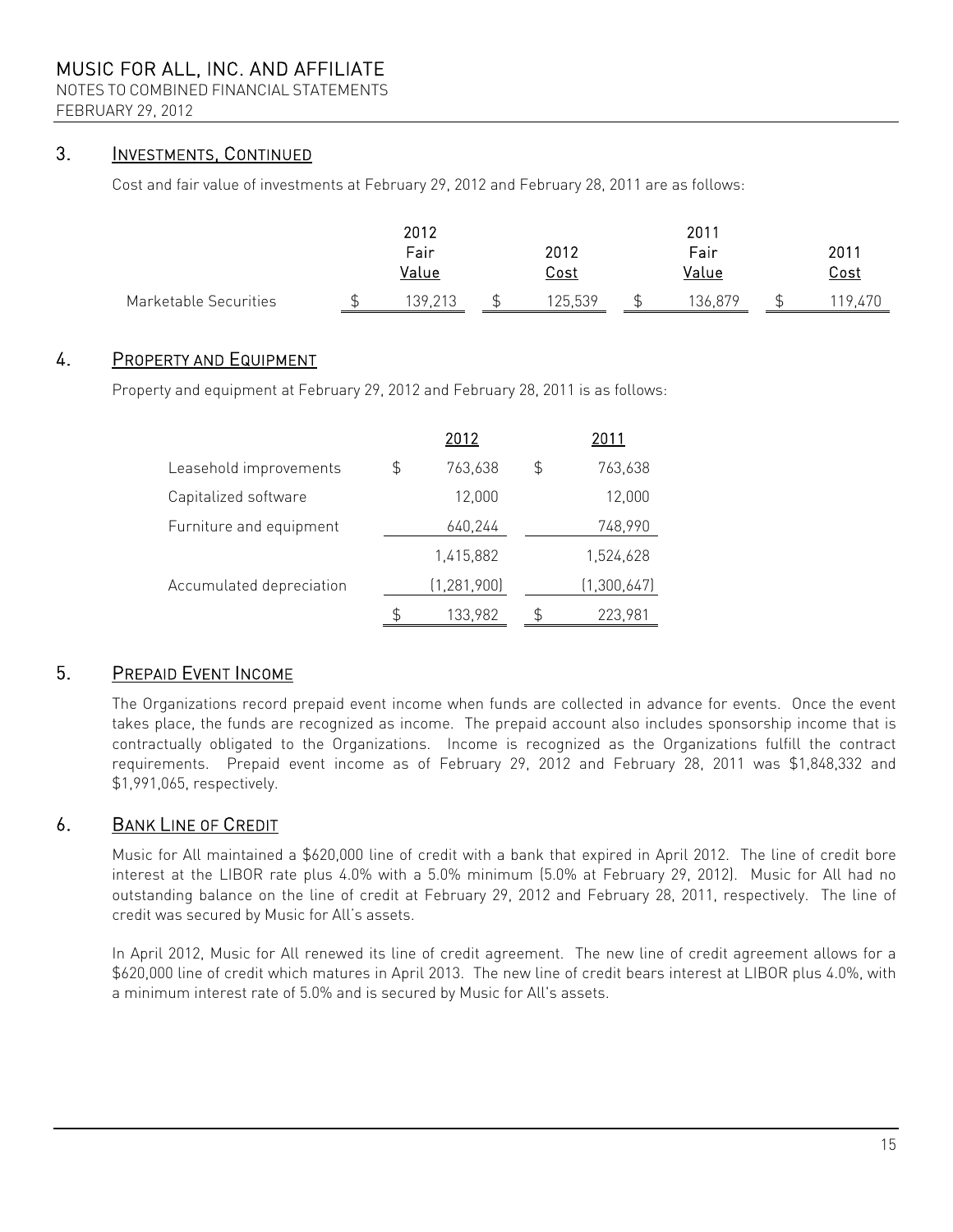## 7. DEFERRED TRUST LIABILITY

Music for All received a charitable gift annuity trust of \$75,000 during the year ended February 29, 2008. Under this trust agreement, Music for All is required to pay the donor \$4,125 annually, in quarterly installments. Music for All has recorded a deferred trust liability for the estimated value of these payments. The deferred trust liability was \$40,610 and \$41,692 at February 29, 2012 and February 28, 2011, respectively.

## 8. TAX STATUS

Music for All and the Foundation are not-for-profit organizations, exempt from income taxes under Section 501(c)(3) of the U. S. Internal Revenue Code and have been classified as organizations that are not private foundations under Section 509(a) of the Internal Revenue Code.

Accounting Standards for Income Taxes provide detailed guidance for financial statement recognition, measurement, and disclosure of uncertain tax positions recognized in an enterprise's financial statements. The Organizations individually evaluate their activities to determine that they are in compliance with their tax-exempt purposes. For those activities that the Organizations determine to be unrelated business income, the Organizations record the resulting unrelated business income tax liability, if any. All tax periods prior to 2008 are no longer subject to examination.

### 9. EMPLOYEE BENEFIT PLAN

Music for All maintains a Section 403(b) salary reduction retirement plan. The plan covers essentially all salaried employees who have completed one year of service. The plan agreement provides for discretionary employer matching contributions. The discretionary match is at an amount not to exceed 3% of the employee's annual salary. The matching contributions are subject to a six-year graded vesting schedule that provides 20% vesting after two years of service and 20% per year thereafter (100% vested after six years of service). Music for All's contributions for the years ended February 29, 2012 and February 28, 2011 totaled \$11,291 and \$16,098, respectively.

## 10. LEASES

Music for All has a lease with the Redevelopment Commission of the City of Indianapolis, Indiana (lessor) for office space. The lease expires June 2012 but will be renewed for an additional year. Music for All is responsible for paying the utilities and is required to comply with certain programmatic commitments to the City of Indianapolis. If Music for All does not comply, it must pay base rent at the rate of \$12 per square foot per year.

The lessor has certain rights to terminate the lease if it receives a certain offer by another tenant. Music for All may elect to match the offer and remain in the space or vacate the space and receive \$40,000 for each year remaining on the lease. The estimated fair market value of this lease is approximately \$20,000 per month. Accordingly, the annual fair market value of the lease is \$241,020, as noted in Note 1, which is recorded as an inkind contribution for the leased office space.

During the year ended February 28, 2011, Music for All extended its lease with the Redevelopment Commission with the City of Indianapolis, Indiana. The lease extends from July 2013 through June 2023. The straight-line payments are \$16,738 per month.

Music for All also leases office equipment under various operating leases expiring March 2017. Equipment rental expense for the years ended February 29, 2012 and February 28, 2011 for these leases amounted to \$15,538 and \$16,380, respectively. Music for All rents other equipment on a temporary basis for camps and other activities.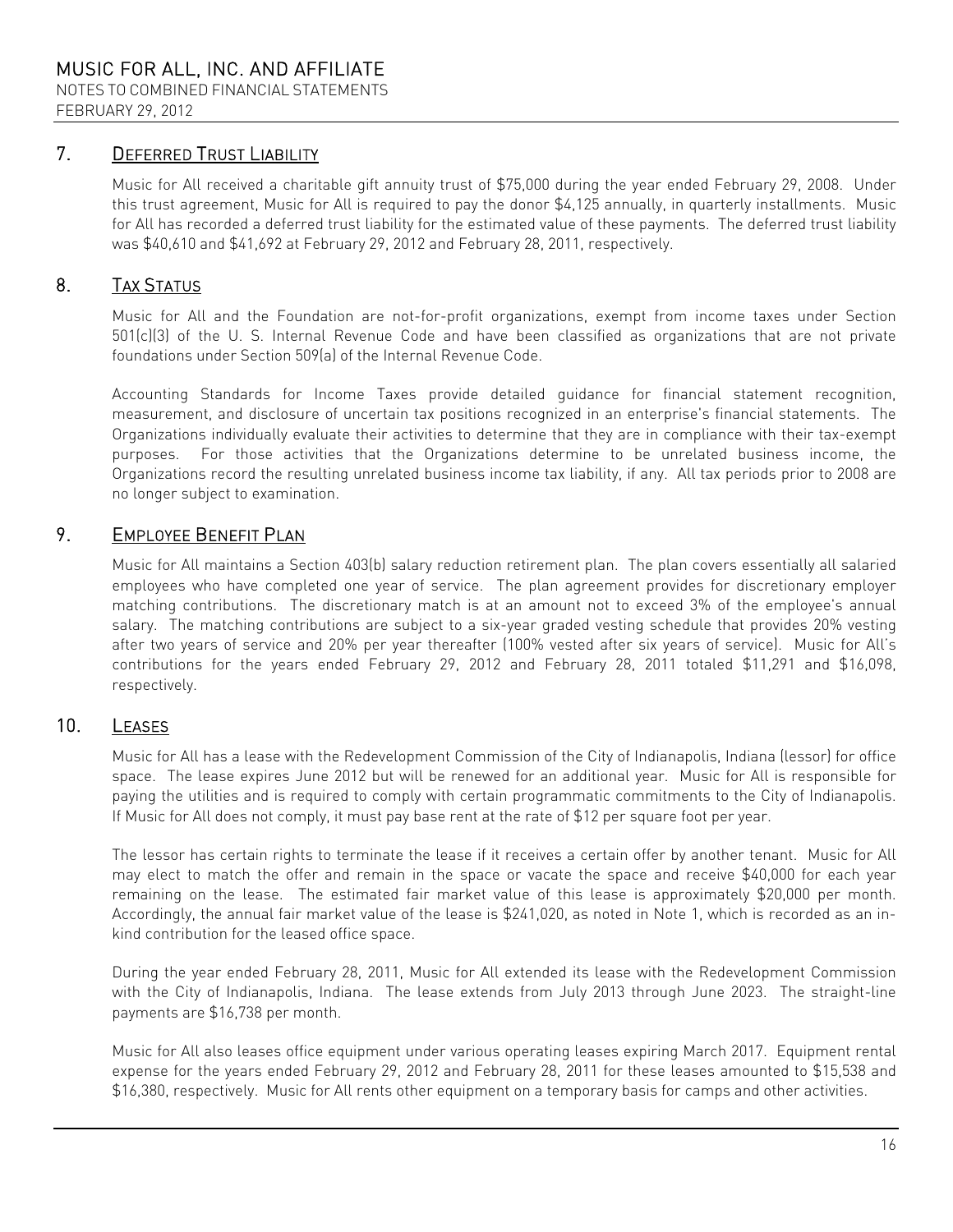NOTES TO COMBINED FINANCIAL STATEMENTS FEBRUARY 29, 2012

### 10. LEASES, CONTINUED

Future minimum lease payments required under these leases are as follows for the years ending February 28:

| 2012       | \$<br>18,358    |
|------------|-----------------|
| 2013       | 152,428         |
| 2014       | 219,378         |
| 2015       | 216,630         |
| 2016       | 202,890         |
| Thereafter | 1,272,220       |
|            | \$<br>2,081,904 |

### 11. COMMITMENTS

Music for All has contracted with the Capital Improvement Board of Managers of Marion County, Indiana to host its Grand National competition at Lucas Oil Stadium annually through 2012. The agreement has an exit clause, but requires a percentage of the booking fee to be paid upon cancellation of the event. The Grand National competition held in Indianapolis will be held in Lucas Oil Stadium at a rate of \$334,589 for November 2012.

Music for All has contracted through September 30, 2013, with CopyCat Music Licensing of La Crosse, Wisconsin, to assist and obtain rights to use various copyrighted music for sponsored competitions, DVDs, audio downloads and CDs. CopyCat Music Licensing is to be paid \$69,025 and \$40,425 for the years ending, February 28, 2013 and February 28, 2014.

### 12. GOING CONCERN

As shown in the accompanying financial statements, the Organizations' current liabilities exceeded its current assets at February 29, 2012 by approximately \$317,000, and the Organizations had a net deficit in their Unrestricted Net Assets and total Net Assets. While those factors create some uncertainty about the Organizations' ability to continue as a going concern, the Organizations continue to pursue and stay on plan to improve the financial position and eliminate their accumulated deficit. The budget for fiscal year 2013 shows an increase in net assets of approximately \$208,000.

### 13. RETROACTIVE RECLASSIFICATION

Certain items in the 2011 financial statements have been retroactively reclassified to conform to the 2012 presentation. These reclassifications had no impact on total net assets at February 28, 2011.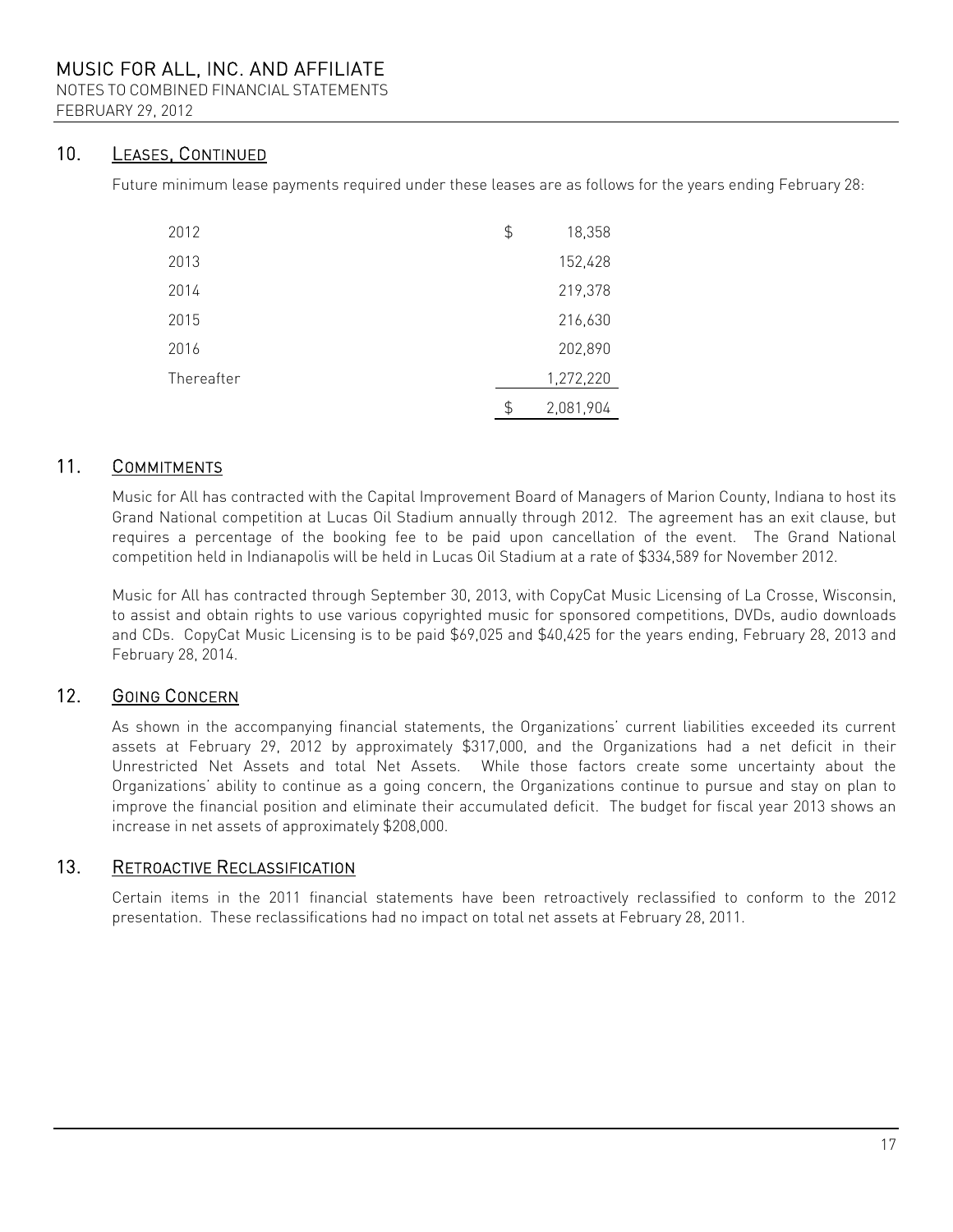PH 317 241 2999 FAX 317 240 4485

Greenwalt CPAs, Inc. 5342 W. Vermont Street Indianapolis, IN 46224 www.greenwaltcpas.com



INDEPENDENT AUDITORS' REPORT ON SUPPLEMENTARY INFORMATION

To the Boards of Directors of Music for All, Inc. and Affiliate:

Our audit of the February 29, 2012 combined financial statements were conducted for the purpose of forming an opinion on the basic financial statements taken as a whole. Our report on the basic financial statements appears on page one. The accompanying information shown in Exhibits I through VI is presented for the purpose of additional analysis and is not a required part of the basic financial statements. The combining information for the year ended February 29, 2012 has not been subjected to the auditing procedures applied in the audit of basic financial statements.

Greenwalt CPAs, Inc.

June 20, 2012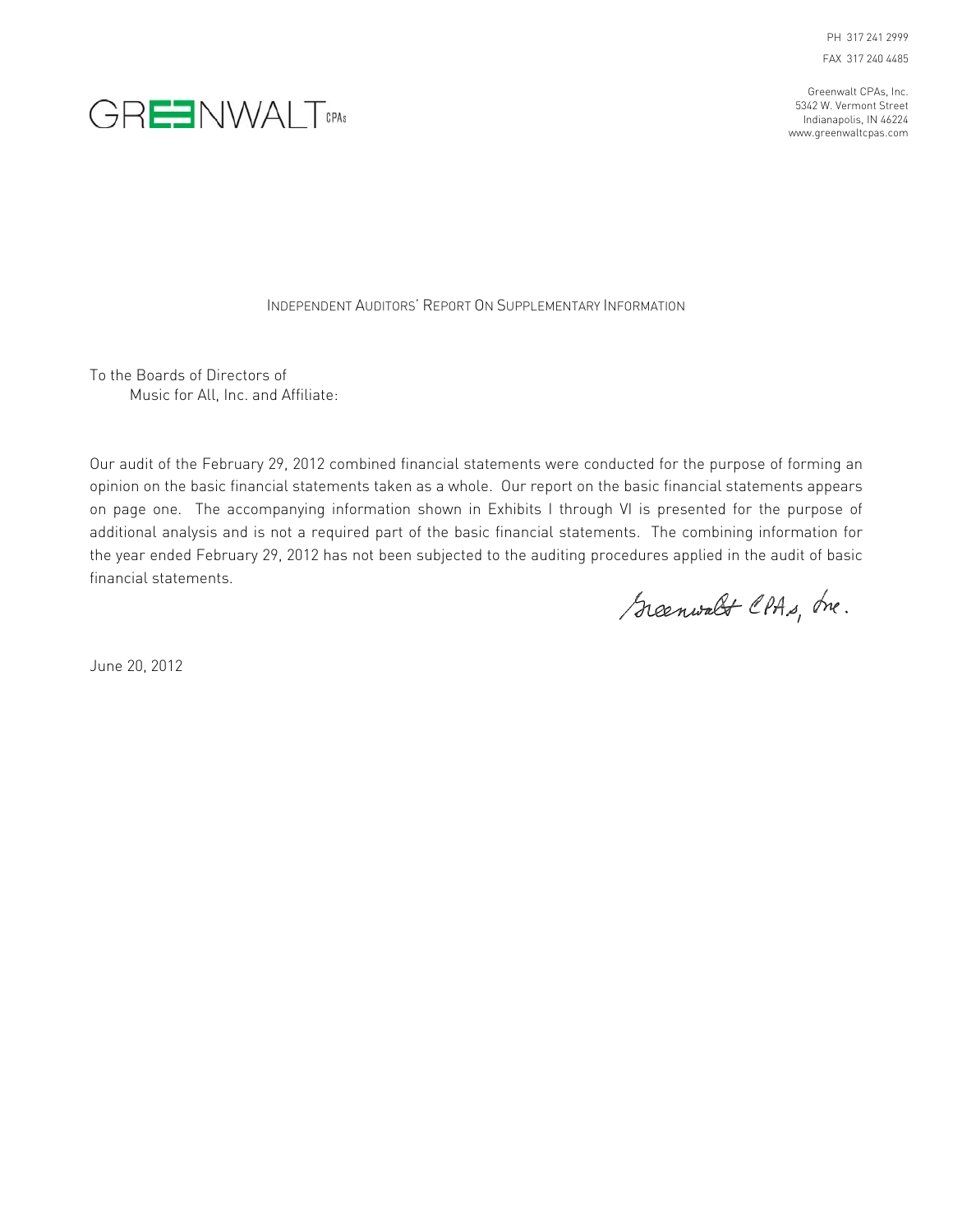COMBINING STATEMENTS OF FINANCIAL POSITION FEBRUARY 29, 2012 AND FEBUARY 28, 2011 Exhibit I

|                                                    | <b>MUSIC</b><br>FOR ALL   | <b>MUSIC FOR ALL</b><br>FOUNDATION ELIMINATIONS |                | 2012<br><b>TOTAL</b> | 2011<br><b>TOTAL</b>     |
|----------------------------------------------------|---------------------------|-------------------------------------------------|----------------|----------------------|--------------------------|
| <b>ASSETS</b>                                      |                           |                                                 |                |                      |                          |
| <b>CURRENT ASSETS</b>                              |                           |                                                 |                |                      |                          |
| Cash                                               | \$<br>680,390             | \$<br>3,921                                     | \$             | \$<br>684,311        | \$<br>560,206            |
| Accounts receivable, net of allowance for doubtful |                           |                                                 |                |                      |                          |
| accounts of \$52,400 in 2012 and 2011              | 788,850                   | 69                                              |                | 788,919              | 896,870                  |
| Accounts receivable - related party                | 2,541                     | 3,910                                           | (6, 451)       |                      |                          |
| Inventory                                          | 9,653                     |                                                 |                | 9.653                | 8,971                    |
| Prepaid expenses                                   | 149,665                   | $\overline{\phantom{a}}$                        |                | 149,665              | 118,130                  |
| Total current assets                               | 1,631,099                 | 7,900                                           | (6, 451)       | 1,632,548            | 1,584,177                |
| <b>INVESTMENTS</b>                                 |                           |                                                 |                |                      |                          |
| Marketable securities                              |                           | 139,213                                         |                | 139,213              | 136,879                  |
| PROPERTY AND EQUIPMENT                             |                           |                                                 |                |                      |                          |
| Property and equipment                             | 1,408,033                 | 7,849                                           |                | 1.415.882            | 1,524,628                |
| Accumulated depreciation and amortization          | (1, 274, 051)             | (7, 849)                                        |                | (1, 281, 900)        | (1,300,647)              |
| Net property and equipment                         | 133,982                   | $\sim$                                          |                | 133,982              | 223,981                  |
| OTHER ASSETS                                       |                           |                                                 |                |                      |                          |
| Trademark                                          | 20,000                    |                                                 |                | 20,000               | 20,000                   |
|                                                    | 1,785,081<br>$\downarrow$ | \$<br>147,113                                   | \$<br>(6, 451) | 1,925,743<br>\$      | \$1,965,037              |
| <b>LIABILITIES AND NET ASSETS</b>                  |                           |                                                 |                |                      |                          |
| <b>CURRENT LIABILITIES</b>                         |                           |                                                 |                |                      |                          |
| Accounts payable                                   | \$<br>23,643              | \$                                              | \$             | \$<br>23,643         | $\mathfrak{S}$<br>19,966 |
| Accounts payable - related party                   | 3,910                     | 2,541                                           | (6, 451)       |                      |                          |
| Accrued expenses                                   | 74,364                    | 4,000                                           |                | 78,364               | 158,285                  |
| Prepaid event income                               | 1,848,332                 |                                                 |                | 1,848,332            | 1,991,065                |
| Total current liabilities                          | 1,950,249                 | 6,541                                           | (6, 451)       | 1,950,339            | 2,169,316                |
| LONG-TERM LIABILITIES                              |                           |                                                 |                |                      |                          |
| Deferred trust liability                           | 40,610                    |                                                 |                | 40,610               | 41,692                   |
| Reserve for license fees                           | 39,165                    |                                                 |                | 39,165               | 37,019                   |
| Total long-term liabilities                        | 79.775                    |                                                 |                | 79,775               | 78,711                   |
| Total liabilities                                  | 2,030,024                 | 6,541                                           | (6, 451)       | 2,030,114            | 2,248,027                |
| NET ASSETS (ACCUMULATED DEFICIT)                   |                           |                                                 |                |                      |                          |
| Unrestricted                                       | (304, 943)                | (10, 067)                                       |                | (315,010)            | (486, 297)               |
| Temporarily restricted                             | 60,000                    | 8,851                                           |                | 68,851               | 62,589                   |
| Permanently restricted                             | $\overline{\phantom{a}}$  | 141,788                                         |                | 141,788              | 140,718                  |
|                                                    | [244, 943]                | 140,572                                         | $\sim$         | (104, 371)           | (282,990)                |
|                                                    | \$1,785,081               | \$<br>147,113                                   | \$<br>(6, 451) | \$1,925,743          | \$1,965,037              |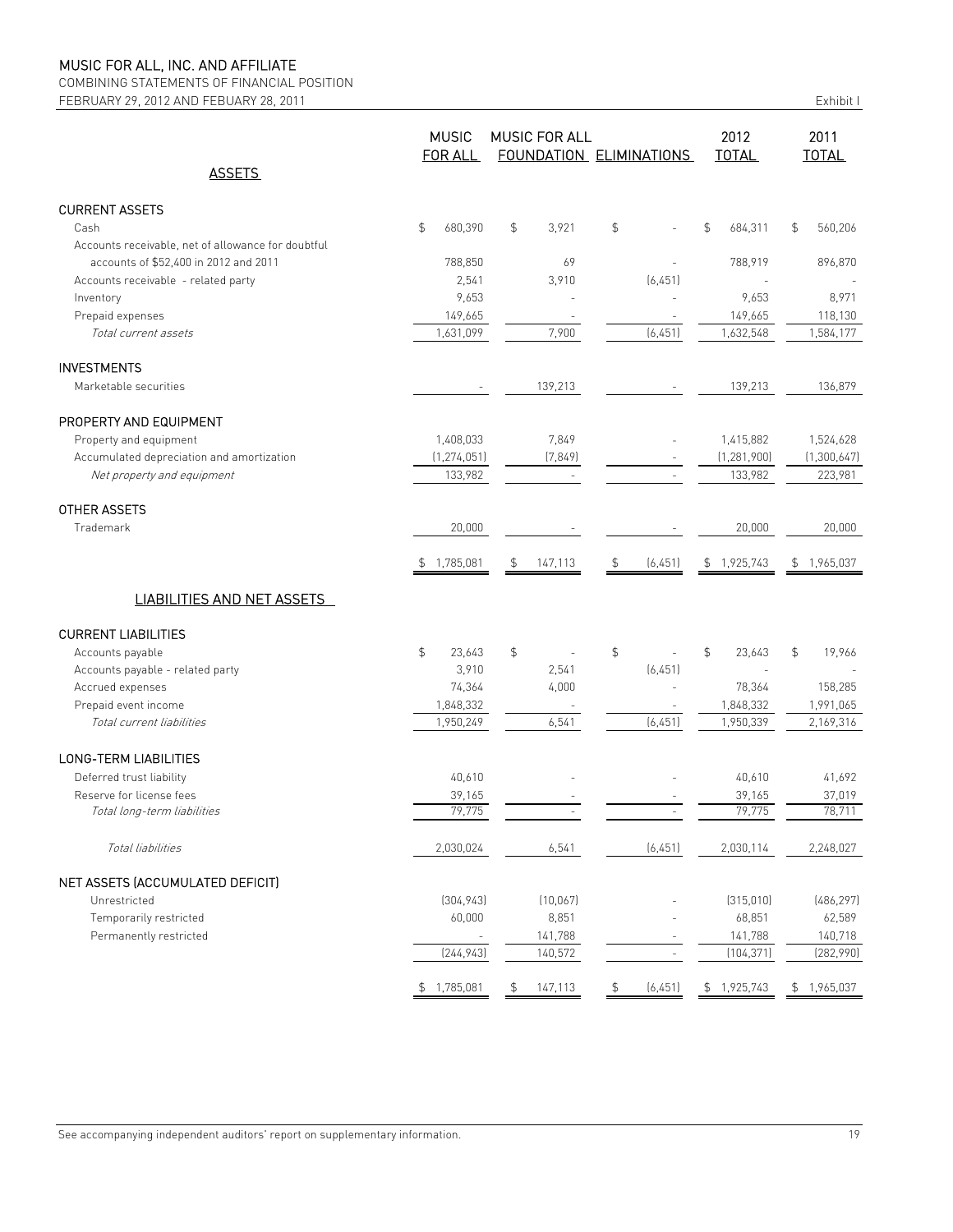COMBINING STATEMENT OF ACTIVITIES

FOR THE YEAR ENDED FEBRUARY 29, 2012

WITH SUMMARIZED COMPARATIVE INFORMATION FOR THE YEAR ENDED FEBRUARY 28, 2011 **EXHIBIT II** COMPARATIVE INFORMATION FOR THE YEAR ENDED FEBRUARY 28, 2011

|                                             | <b>UNRESTRICTED</b> |                   |                           |                | TEMPORARILY<br><b>RESTRICTED</b> | PERMANENTLY<br><b>RESTRICTED</b> |               |                           |
|---------------------------------------------|---------------------|-------------------|---------------------------|----------------|----------------------------------|----------------------------------|---------------|---------------------------|
|                                             | <b>MUSIC</b>        | MUSIC FOR ALL     |                           | <b>MUSIC</b>   | MUSIC FOR ALL                    | MUSIC FOR ALL                    | 2012          | 2011                      |
|                                             | FOR ALL             | <b>FOUNDATION</b> | <b>TOTAL</b>              | FOR ALL        | <b>FOUNDATION</b>                | <b>FOUNDATION</b>                | <b>TOTAL</b>  | <b>TOTAL</b>              |
| <b>REVENUE</b>                              |                     |                   |                           |                |                                  |                                  |               |                           |
| Program fees                                | \$<br>600,172       | $\mathfrak{L}$    | $\mathfrak{S}$<br>600,172 | $\mathfrak{S}$ | $\mathfrak{S}$                   | $\mathfrak{S}$                   | \$<br>600,172 | $\mathfrak{L}$<br>736,124 |
| Housing and meal fees                       | 932,296             |                   | 932,296                   |                |                                  |                                  | 932,296       | 946,749                   |
| Ticket fees                                 | 1,856,068           |                   | 1,856,068                 |                |                                  |                                  | 1,856,068     | 1,755,040                 |
| Band fees                                   | 408,450             |                   | 408,450                   |                |                                  |                                  | 408,450       | 406,370                   |
| Relocation revenue                          |                     |                   |                           |                |                                  |                                  | $\bar{z}$     | 20,849                    |
| Merchandise sales                           | 41,495              |                   | 41,495                    |                |                                  |                                  | 41,495        | 59,953                    |
| Program book sales                          | 121,525             |                   | 121,525                   |                |                                  |                                  | 121,525       | 115,955                   |
| Photography commissions                     | 46,321              |                   | 46,321                    |                |                                  |                                  | 46,321        | 71,797                    |
| Video commissions and fees                  | 189,442             |                   | 189,442                   |                |                                  |                                  | 189,442       | 168,482                   |
| Merchandise commissions                     | 221,760             |                   | 221,760                   |                |                                  |                                  | 221,760       | 196,612                   |
| Sponsorships                                | 715,152             |                   | 715,152                   |                |                                  |                                  | 715,152       | 710,537                   |
| Contributions                               | 104,474             | 2,000             | 106,474                   |                | 1,238                            | 1,070                            | 108,782       | 58,900                    |
| In-kind contributions                       | 263,895             | $\sim$            | 263,895                   |                |                                  |                                  | 263,895       | 257,766                   |
| Grants                                      | 95,837              | $\sim$            | 95,837                    | 10,000         |                                  |                                  | 105,837       | 41,735                    |
| Interest                                    | 288                 | 100               | 388                       |                |                                  |                                  | 388           | 1,172                     |
| Loss on disposal of assets                  | (602)               | $\sim$            | (602)                     |                |                                  |                                  | (602)         |                           |
| Realized and unrealized gain on investments | $\bar{a}$           | 3,498             | 3,498                     |                |                                  |                                  | 3,498         | 20,648                    |
| Miscellaneous                               | 31,924              |                   | 31,924                    |                |                                  |                                  | 31,924        | 34,399                    |
| Net assets released from restrictions       | 2,684               | 2,292             | 4,976                     | [2,684]        | (2, 292)                         |                                  |               |                           |
| Total revenue                               | 5,631,181           | 7,890             | 5,639,071                 | 7,316          | (1,054)                          | 1,070                            | 5,646,403     | 5,603,088                 |
| <b>EXPENSES</b>                             |                     |                   |                           |                |                                  |                                  |               |                           |
| Program                                     | 4,896,603           | 6,837             | 4,903,440                 |                |                                  |                                  | 4,903,440     | 4,940,447                 |
| Fundraising                                 | 171,735             |                   | 171,735                   |                |                                  |                                  | 171,735       | 291,170                   |
| General and administrative                  | 389,308             | 3,301             | 392,609                   |                |                                  |                                  | 392,609       | 585,779                   |
| Total expenses                              | 5,457,646           | 10,138            | 5,467,784                 |                |                                  |                                  | 5,467,784     | 5,817,396                 |
| <b>CHANGE IN NET ASSETS</b>                 | 173,535             | (2, 248)          | 171,287                   | 7,316          | (1,054)                          | 1,070                            | 178,619       | (214, 308)                |
| NET ASSETS (DEFICIT), BEGINNING OF PERIOD   | (478, 478)          | (7, 819)          | (486, 297)                | 52,684         | 9,905                            | 140,718                          | (282,990)     | (68, 682)                 |
| NET ASSETS (DEFICIT), END OF PERIOD         | (304, 943)          | (10,067)          | (315,010)<br>\$           | 60,000<br>\$   | 8,851                            | 141,788                          | (104, 371)    | (282,990)<br>\$           |
|                                             |                     |                   |                           |                |                                  |                                  |               |                           |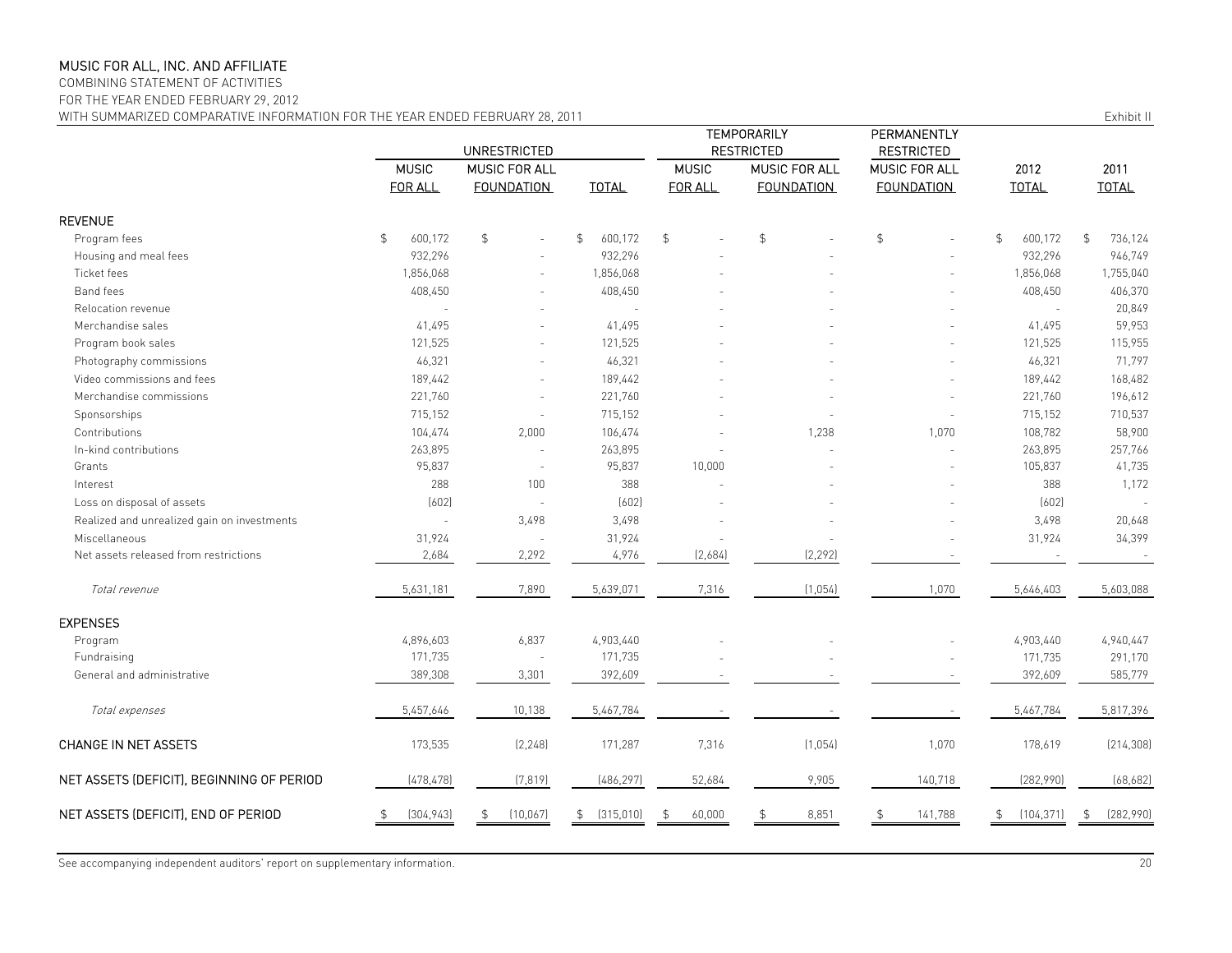COMBINING SCHEDULE OF FUNCTIONAL EXPENSES

FOR THE YEAR ENDED FEBRUARY 29, 2012

MUSIC FOR ALL FOUNDATION GENERAL &ADMINISTRATIVE 2012 2011PROGRAM FUNDRAISING EXPENSES TOTAL FDN EXPENSES TOTAL TOTAL PROGRAMSAwards and trophies \$ 71,197 \$ \$ 71,197 \$ 71,197 \$ 109,498 Scholarships - 1,000 - 1,000 6,837 7,837 9,213 Clinicians and judges fees 584,243 584,243 584,243 584,243 Copyright fees 102,408 102,408 102,408 106,989 Cost of merchandise sold 177,176 177,176 177,176 177,176 Equipment rental 79,481 79,608 88,419 Program promotion 81,392 7,946 18,018 107,356 107,356 99,190 Facility rental - 616,744 - 616,744 - 616,744 620,077 - 616,744 620,077 - 616,744 620,077 - 616,744 620,077 Participants' housing and meals 698,710 and meals 883,694 883,694 883,694 883,694 883,694 883,694 898,710 Outside services - 702,854 11,971 714,825 2,503 717,328 657,268 Other program expenses 1,406 1,406 1,4025 184,285 184,285 Total programs and activities **7,946** 3,483,068 3,522,536 3,522,536 3,522,536 3,531,876 3,602,543 PERSONNEL RELATED Salaries and contract employees **71,08,877** 1,080,227 1,080,227 1,080,227 1,080,227 1,080,227 1,128,877 1,128,877 Salaries - payroll taxes 51,528 12,882 73,442 67,830 403(b) contribution 8,746 359 2,186 11,291 16,098 Staff travel, housing and meals **1,694** 1,694 781 1,285 6,760 6,760 6,760 6,760 6,760 6,760 8,356 Group insurance 56,264 5,695 76,025 62,280 Other personnel related expenses and the content of the content of the content of the content of the content of the content of the content of the content of the content of the content of the content of the content of the c Total personnel related 137,987 894,054 221,104 1,253,145 - 1,253,145 1,293,040 BUILDING AND FACILITYDepreciation and amortization 84,325 - 21,081 105,406 - 105,406 103,901 Rental - office building 192,816 48,204 241,155 Repairs and maintenance 15,393 3,428 18,821 20,334 Telephone and utilities - 25,353 - 25,353 - 25,353 - 25,353 - 31,638 - 31,638 - 31,638 - 31,638 - 31,638 17,449 Total building and facility - 317,887 78,998 396,885 - 396,885 382,839 OFFICE AND ADMINISTRATIVEBoard of director's expense 6,465 1,616 8,081 8,081 8,081 3,815 Computer services and supplies and supplies and supplies and supplies 36,003 56,003 6,003 6,008 56,747 56,747 56,747 56,747 56,747 56,747 56,7402 Business insurance 59.168 59,168 14,792 73,960 - 73,960 69,764 Interest - 10,207 2,552 12,759 - 12,759 9,289 Franchise, sales, and income taxes and income taxes and the same taxes of the series of the series of the series of the series of the series of the series of the series of the series of the series of the series of the seri Other office and administrative 23,780 123,584 123,584 124,382 19,794 167,762 Non-recurring reorganization expenses and the set of the set of the set of the set of the set of the set of the set of the set of the set of the set of the set of the set of the set of the set of the set of the set of the Total office and administrative 285,878 201,594 201,594 25,802 201,594 285,080 285,080 285,878 285,878 538,974 \$ 171,735 4,896,603 \$ 389,308 \$ 5,457,646 \$ 10,138 \$ 5,467,784 \$ 5,817,396 \$ MUSIC FOR ALL

WITH SUMMARIZED COMPARATIVE INFORMATION FOR THE YEAR ENDED FEBRUARY 28, 2011 **Exhibit III** Exhibit III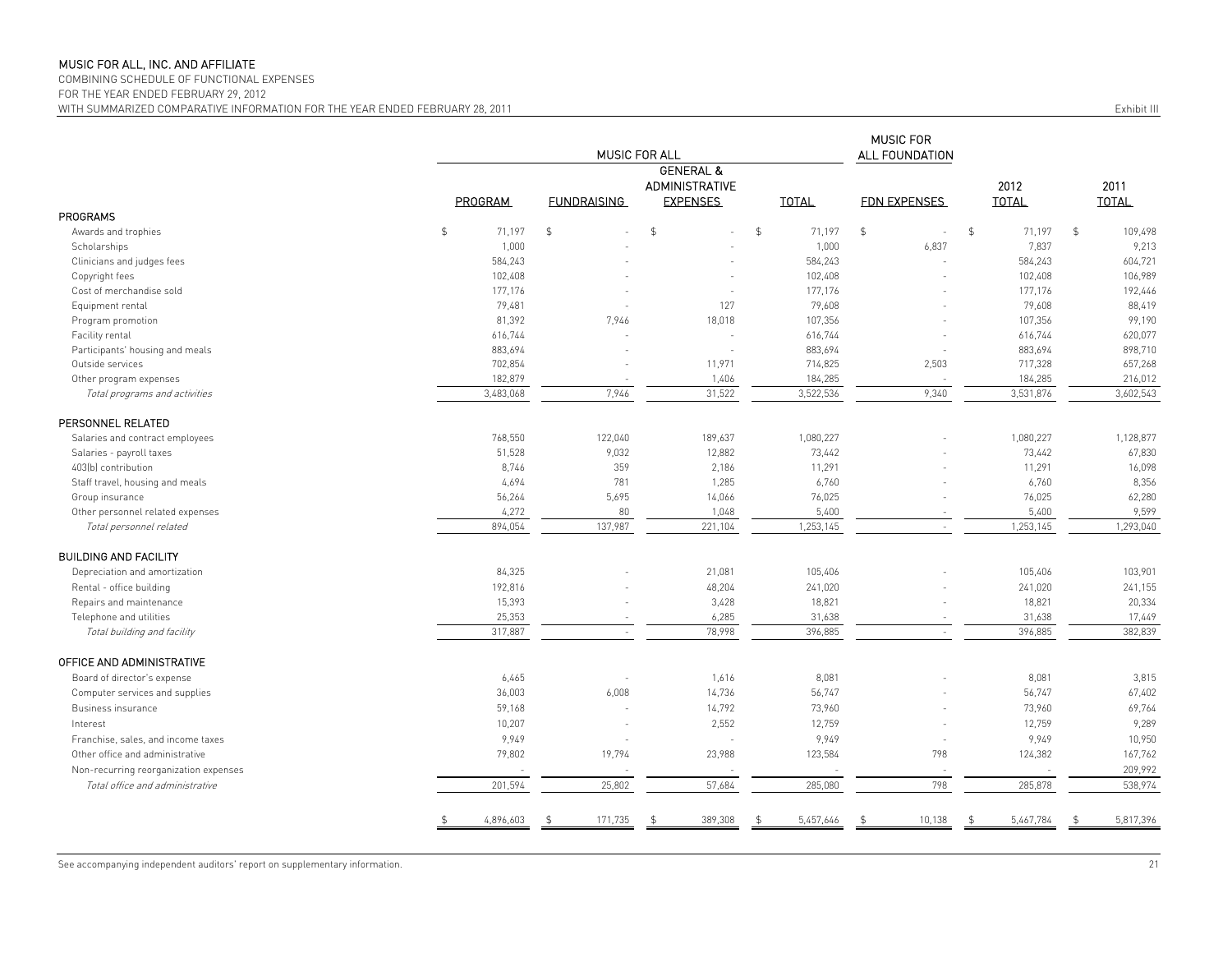COMBINING STATEMENTS OF ACTIVITIES

FOR THE YEARS ENDED FEBRUARY 29, 2012 AND FEBRUARY 28, 2011

| Fxhibit IV |  |  |
|------------|--|--|
|            |  |  |

|                                                       | 2012                      |                          |                         |                              | 2011             |                      |                                |                           |
|-------------------------------------------------------|---------------------------|--------------------------|-------------------------|------------------------------|------------------|----------------------|--------------------------------|---------------------------|
|                                                       | <b>MUSIC</b>              | <b>MUSIC FOR ALL</b>     |                         |                              | <b>MUSIC</b>     | <b>MUSIC FOR ALL</b> |                                |                           |
|                                                       | <b>FOR ALL</b>            |                          | FOUNDATION ELIMINATIONS | <b>TOTAL</b>                 | FOR ALL          |                      | <b>FOUNDATION Eliminations</b> | <b>TOTAL</b>              |
| <b>REVENUE</b>                                        |                           |                          |                         |                              |                  |                      |                                |                           |
| Program fees                                          | 600,172<br>$\mathfrak{P}$ | $\mathfrak{L}$           | $\frac{4}{3}$           | \$<br>600,172                | \$<br>736,124    | \$                   | \$                             | $\mathfrak{L}$<br>736,124 |
| Housing and meal fees                                 | 932,296                   |                          |                         | 932,296                      | 946,749          |                      |                                | 946,749                   |
| Ticket fees                                           | 1,856,068                 |                          | ÷                       | 1,856,068                    | 1,755,040        |                      |                                | 1,755,040                 |
| Band fees                                             | 408,450                   |                          |                         | 408,450                      | 406,370          |                      |                                | 406,370                   |
| Relocation revenue                                    |                           |                          |                         |                              | 20,849           |                      |                                | 20,849                    |
| Merchandise sales                                     | 41,495                    |                          |                         | 41,495                       | 59,953           |                      |                                | 59,953                    |
| Program book sales                                    | 121,525                   |                          |                         | 121,525                      | 115,955          |                      |                                | 115,955                   |
| Photography commissions                               | 46,321                    |                          |                         | 46,321                       | 71,797           |                      |                                | 71,797                    |
| Video commissions and fees                            | 189,442                   |                          |                         | 189,442                      | 168,482          |                      |                                | 168,482                   |
| Merchandise commissions                               | 221,760                   |                          |                         | 221,760                      | 196,612          |                      |                                | 196,612                   |
| Sponsorships                                          | 715,152                   |                          | ÷                       | 715,152                      | 710,537          |                      |                                | 710,537                   |
| Contributions                                         | 104,474                   | 4,308                    |                         | 108,782                      | 56,774           | 2,126                |                                | 58,900                    |
| In-kind contributions                                 | 263,895                   |                          |                         | 263,895                      | 257,766          |                      |                                | 257,766                   |
| Grants                                                | 105,837                   | $\sim$                   | $\sim$                  | 105,837                      | 41,735           |                      |                                | 41,735                    |
| Interest                                              | 288                       | 100                      | $\sim$                  | 388                          | 1,170            | $\overline{2}$       |                                | 1,172                     |
| Loss on sale of assets                                | (602)                     | $\overline{\phantom{a}}$ |                         | (602)                        |                  |                      |                                |                           |
| Realized and unrealized gain on investments           |                           | 3,498                    |                         | 3,498                        |                  | 20,648               |                                | 20,648                    |
| Miscellaneous                                         | 31,924                    |                          |                         | 31,924                       | 34,399           |                      |                                | 34,399                    |
| Total revenue                                         | 5,638,497                 | 7,906                    |                         | 5,646,403                    | 5,580,312        | 22,776               |                                | 5,603,088                 |
| <b>EXPENSES</b>                                       |                           |                          |                         |                              |                  |                      |                                |                           |
| Program                                               | 4,896,603                 | 6,837                    |                         | 4,903,440                    | 4,931,234        | 9,213                |                                | 4,940,447                 |
| Fundraising                                           | 171,735                   |                          |                         | 171,735                      | 291,170          |                      |                                | 291,170                   |
| General and administrative                            | 389,308                   | 3,301                    |                         | 392,609                      | 584,082          | 1,697                |                                | 585,779                   |
| Total expenses                                        | 5,457,646                 | 10,138                   |                         | 5,467,784                    | 5,806,486        | 10,910               |                                | 5,817,396                 |
| CHANGE IN NET ASSETS                                  | 180,851                   | [2, 232]                 |                         | 178,619                      | [226, 174]       | 11,866               |                                | (214, 308)                |
| NET ASSETS (ACCUMULATED DEFICIT), BEGINNING OF PERIOD | (425, 794)                | 142,804                  |                         | (282,990)                    | (199, 620)       | 130,938              |                                | (68, 682)                 |
| NET ASSETS (ACCUMULATED DEFICIT), END OF PERIOD       | [244, 943]<br>\$          | 140,572                  | $\mathfrak{L}$          | $\mathfrak{P}$<br>(104, 371) | (425, 794)<br>\$ | 142,804<br>\$        | \$                             | (282,990)<br>\$           |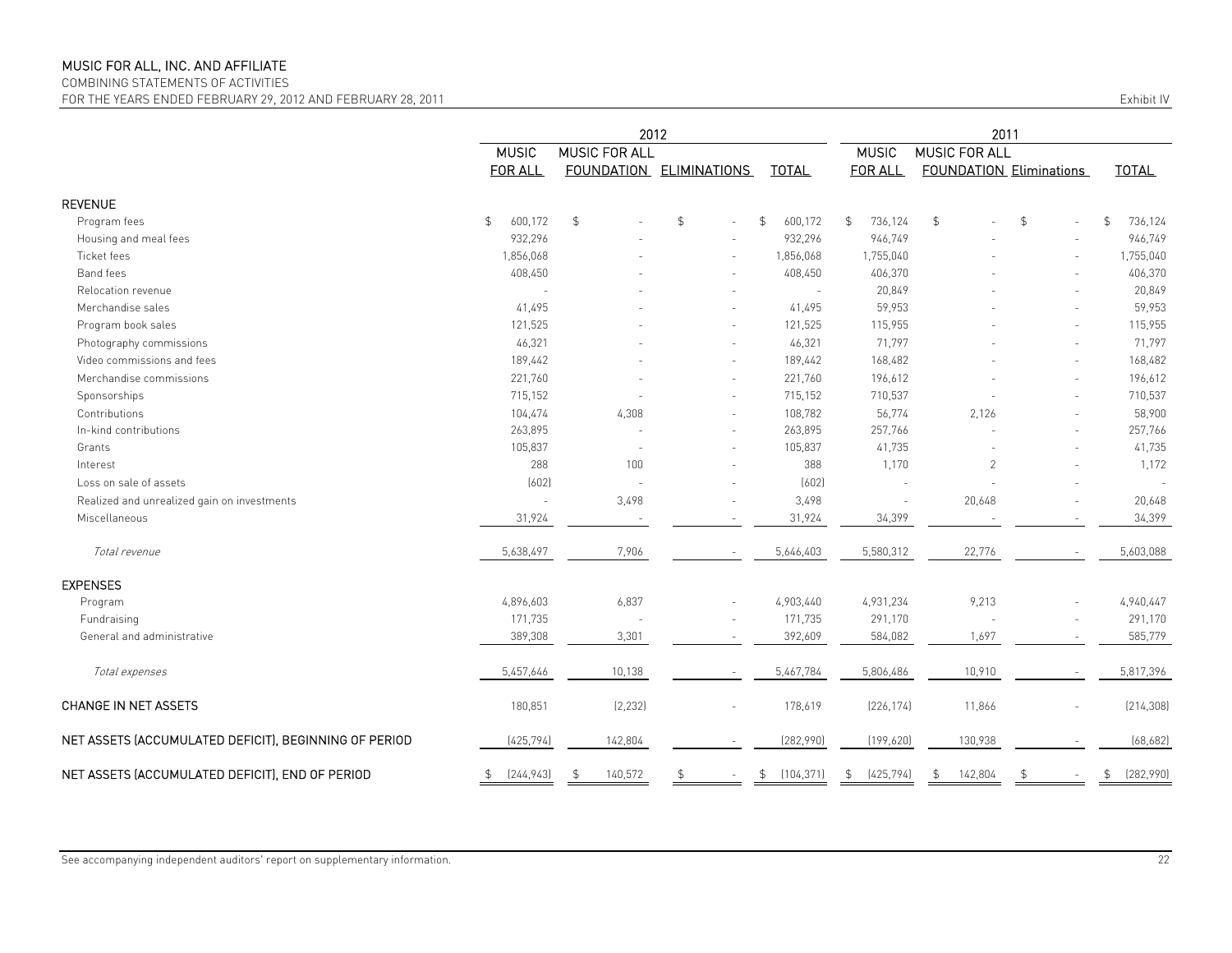